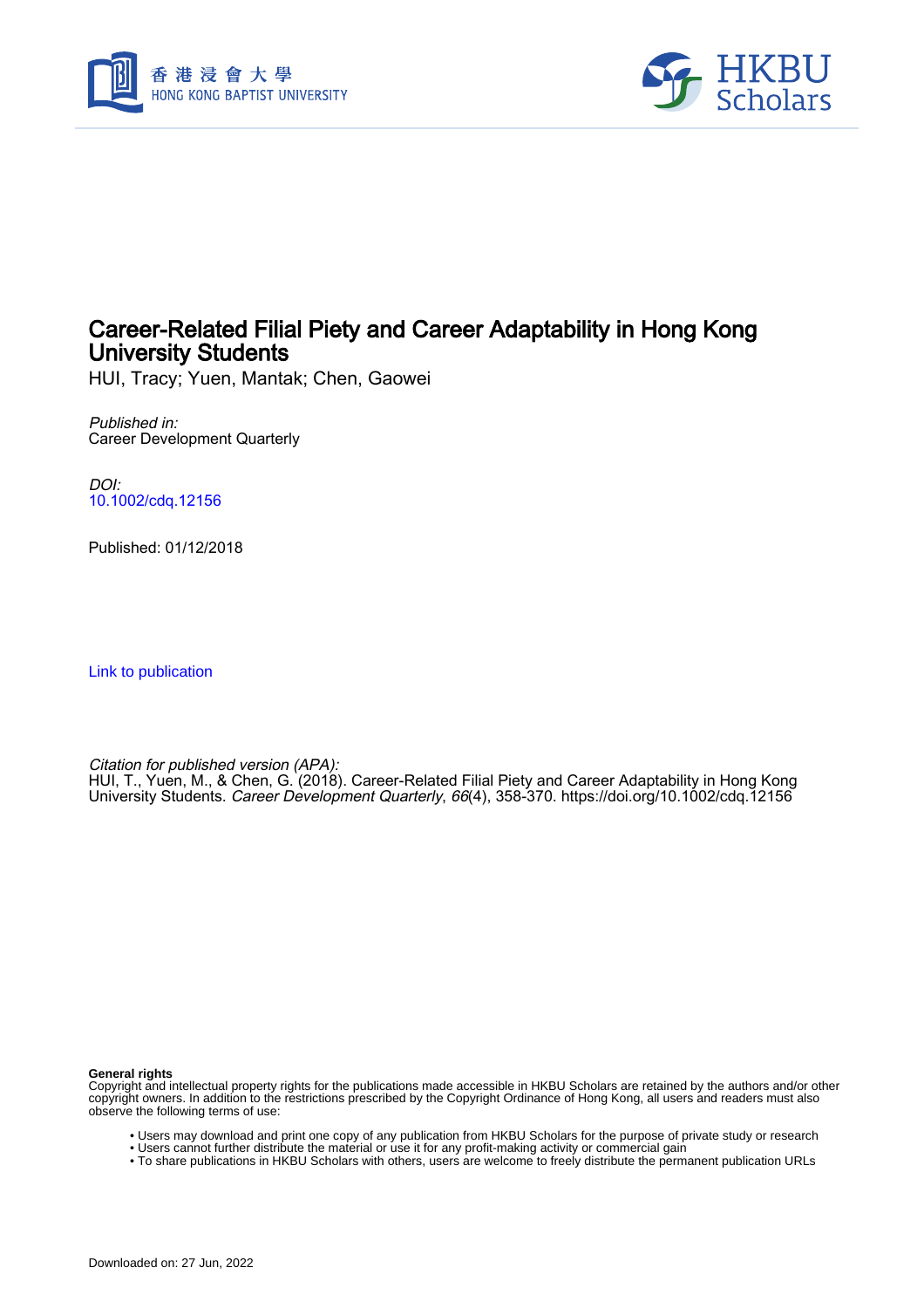# **Career-related Filial Piety and Career Adaptability in Hong Kong University Students**

### **Abstract**

According to career construction theory, cultural beliefs represent a social construct that may shape an individual's career path. In Chinese society, the Confucian concept of filial piety is one such influential belief. More specifically, reciprocal filial piety involves mutually supportive processes between parents and their offspring, whereas authoritarian filial piety is characterized by the suppression of the offspring's own wishes to comply with those of their parents. The authors examined the extent to which Hong Kong undergraduate students ( $N = 522$ ) possess dual career-related filial piety and how it relates to their career adaptability during the school-to-work transition. Results indicated that career-related reciprocal filial piety was regarded as important and was associated with all career adaptability dimensions, whereas career-related authoritarian filial piety was not. The possible complex effect of dual career-related filial piety on career adaptability deserves attention from career counselors and researchers.

*Keywords: career adaptability, career-related filial piety, reciprocal filial piety, authoritarian filial piety, career development in China*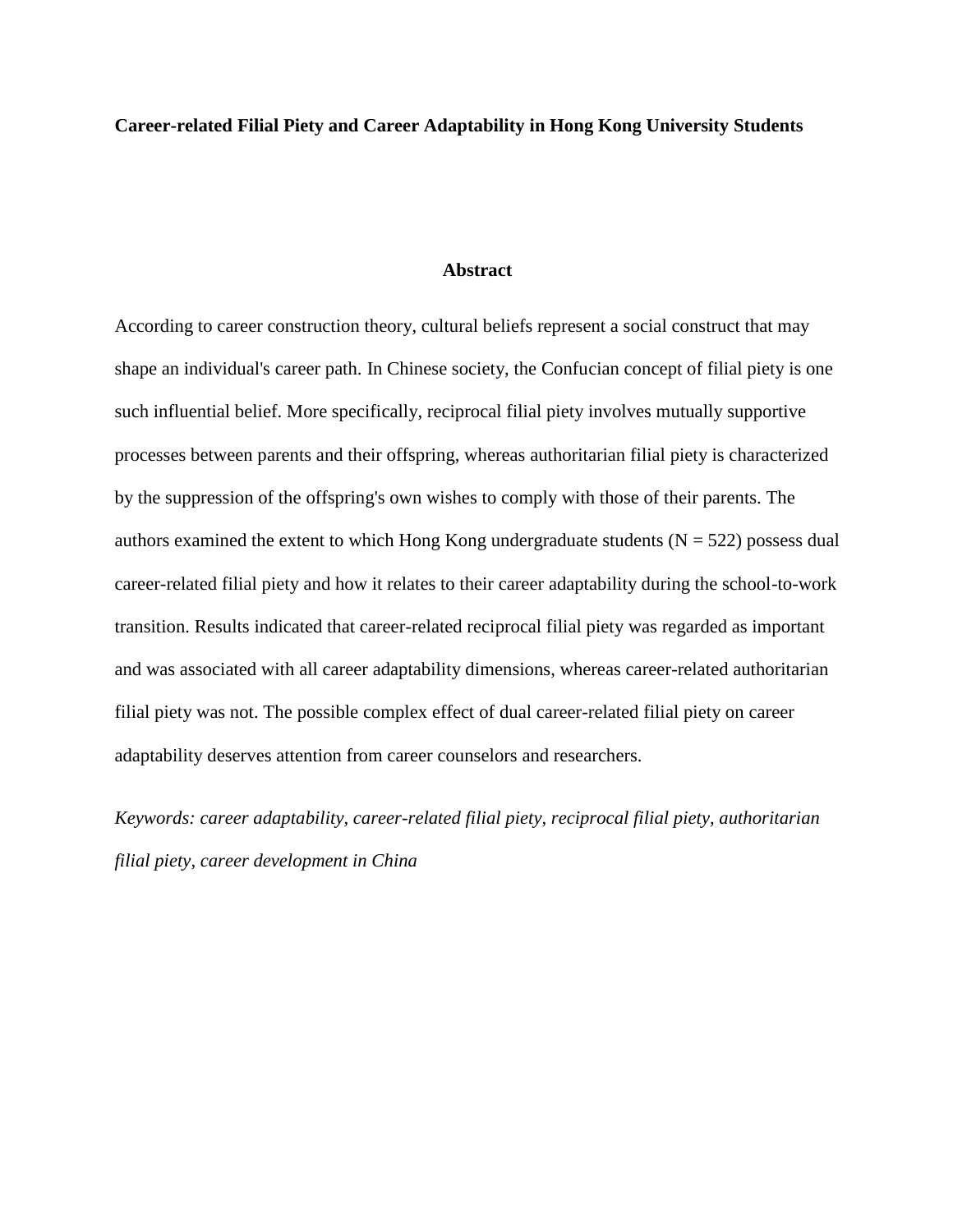Globalization and rapid advances in technology in the 21st century have brought with them many changes in the types of employment available and even the permanence of such work. Whereas the career paths of most workers in the past remained stable throughout their working lives, the career paths of present-day workers are likely to be full of transitions as demands for products and services change and the very nature of jobs alter. Consequently, today's workers must be adaptable and flexible and must be ready to manage their own careers in a rapidly changing employment environment (Savickas, 2011). Career construction theory (CCT; Savickas, 1995) addresses the importance of career adaptability, or the readiness of individuals to cope with predictable and unpredictable transitions, adjustments, or changing conditions at work (Savickas, 2011; Savickas et al., 2009). For research and training purposes in career education, it will be increasingly useful to assess the extent to which those entering (or who will soon enter) the workforce display the necessary attributes (self-regulatory strengths) for adapting to career changes. In this study, we examined the relationship between career adaptability and career-related filial piety in a sample of Hong Kong undergraduate students. We chose to examine filial piety because of its importance to career development in China (Fouad et al., 2008).

#### **Career Adaptability**

Through the efforts of vocational psychologists from 18 countries, the Career Adapt-Abilities Scale (CAAS; Savickas & Porfeli, 2012) was developed to measure four aspects of career adaptability: concern, control, curiosity, and confidence. Concern pertains to an individual's awareness of the need to prepare for a career in a careful and optimistic manner to develop a career vision. Control refers to an individual's sense of ownership and responsibility to construct,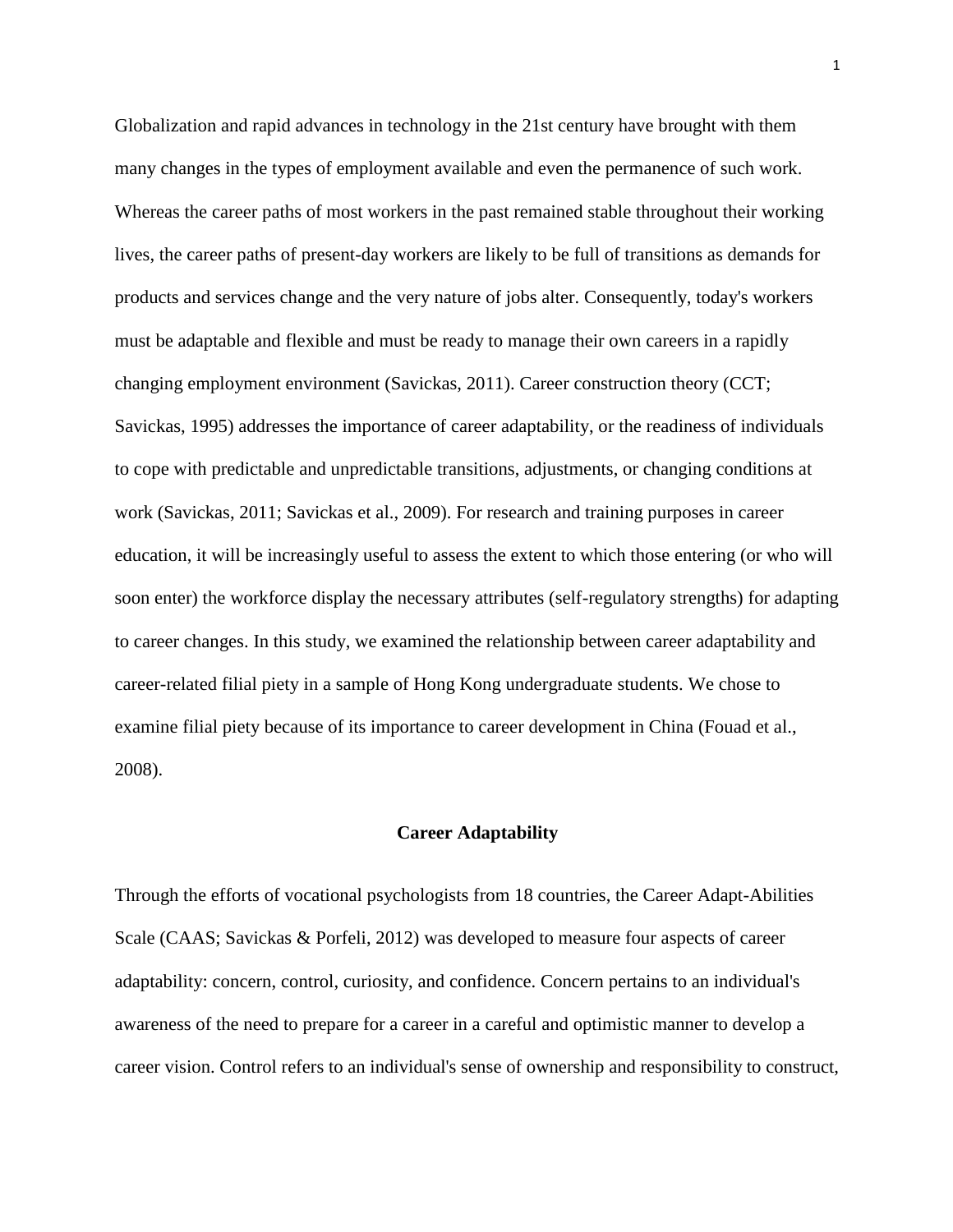develop, and exert influence on his or her own career. Curiosity involves an individual's exploration and synthesis of work-related information and self-knowledge. Finally, confidence refers to an individual's efficacy in coping with vocational tasks and occupational transitions (Porfeli & Savickas, 2012; Savickas, 1995, 1997). These four self-regulatory strengths are indispensable attributes for workers and for graduates to ensure their employability and their future capacity to master career transitions in the contemporary world of work.

According to CCT, a chosen career path is usually the product of an interaction between environmental factors and the self. Savickas (2011) believed that the self and the social environment are intertwining influences that help create the career story of an individual. This social environment includes an individual's family, neighborhood, and school, as well as cultural mores and racial and religious groups. In Chinese families, filial piety is a salient influence on a person's career development. Consequently, filial piety may be a factor influencing Hong Kong undergraduate students' development of career adaptability.

# **Filial Piety**

The concept of filial piety (xiao) is deeply embedded in Chinese culture, and it has guided intergenerational relationships in Chinese families for many centuries (Ho, 1996; Kwan, 2000). Bai shan xiao wei xian is a popular Chinese proverb, meaning that xiao is the most prominent virtue out of a hundred good characteristics a person may possess. Chinese children learn respect for their parents through their parents' child-rearing practices at home; moral lessons at school (Wu, 1996); and traditional tales, stories, or classic maxims (Sue, 1997; Whyte, 2004).

Yang (1997) defined filial piety as a "specific, complex syndrome or set of cognition, affects, intentions and behaviors concerning being good or nice to one's parents" (p. 252). Filial piety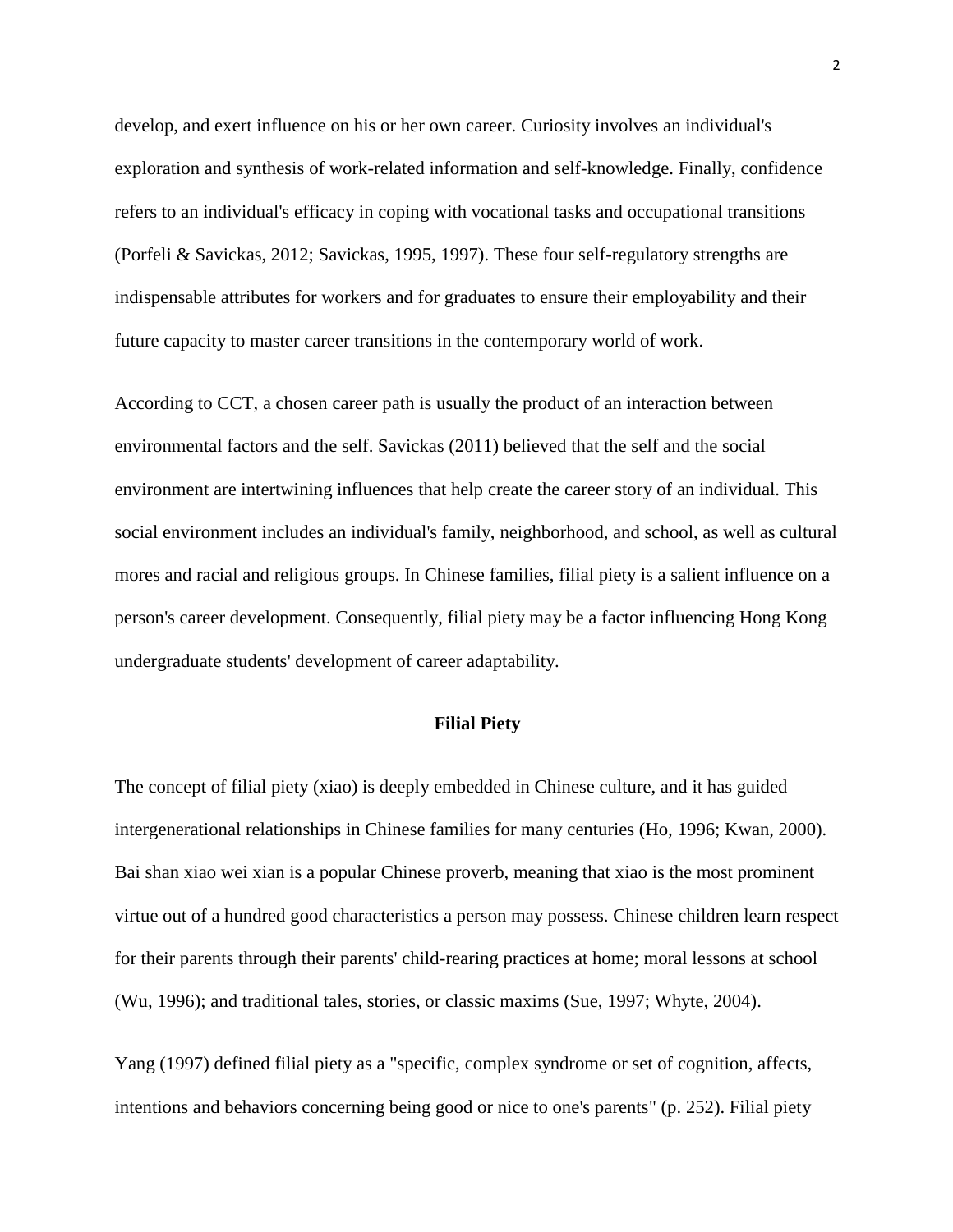concerns how children should treat, love, respect, and care for their parents. It also underpins the principle that children should bring honor to their families and should protect the reputation of the family and clan (Ho, 1994, 1996; Yang, 1997).

In Chinese culture, the hierarchical parent-child relationship continues across the entire life span of the offspring and tends to exert an influence across many situations, such as academic choices, study motivation, career decisions, courtship, and psychosocial adjustment (Hui, Sun, Chow, & Chu, 2011; Kwan, 2000; Leung, Wong, Wong, & McBride- Chang, 2010). Nevertheless, the processes of globalization, modernity, and Western ideology are external forces that may potentially change filial concepts (Yeh, Yi, Tsao, & Wan, 2013; Yi, 2013).

Researchers (Yeh & Bedford, 2003) have argued that two operational forms of filial piety exist in contemporary China-reciprocal and authoritarian. According to the dual filial piety model (Yeh & Bedford, 2003), reciprocal filial piety (RFP) involves emotionally and spiritually attending to one's parents out of gratitude and taking physical and financial care of one's parents as they age. This form of piety is usually regarded as adaptive because it still provides opportunities for offspring to make their own choices and become independent and selfdetermining. On the other hand, authoritarian filial piety (AFP)

entails suppressing one's own wishes and complying with one's parents' wishes because of their seniority in physical, financial or social terms, as well as continuing the family lineage and maintaining one's parents' reputation because of the force of role requirements. (Yeh & Bedford, 2003, p. 216)

This form of absolute obedience to authority (i.e., submissive filial piety) is usually regarded as maladaptive because it may cause offspring to suppress their own ambitions and independence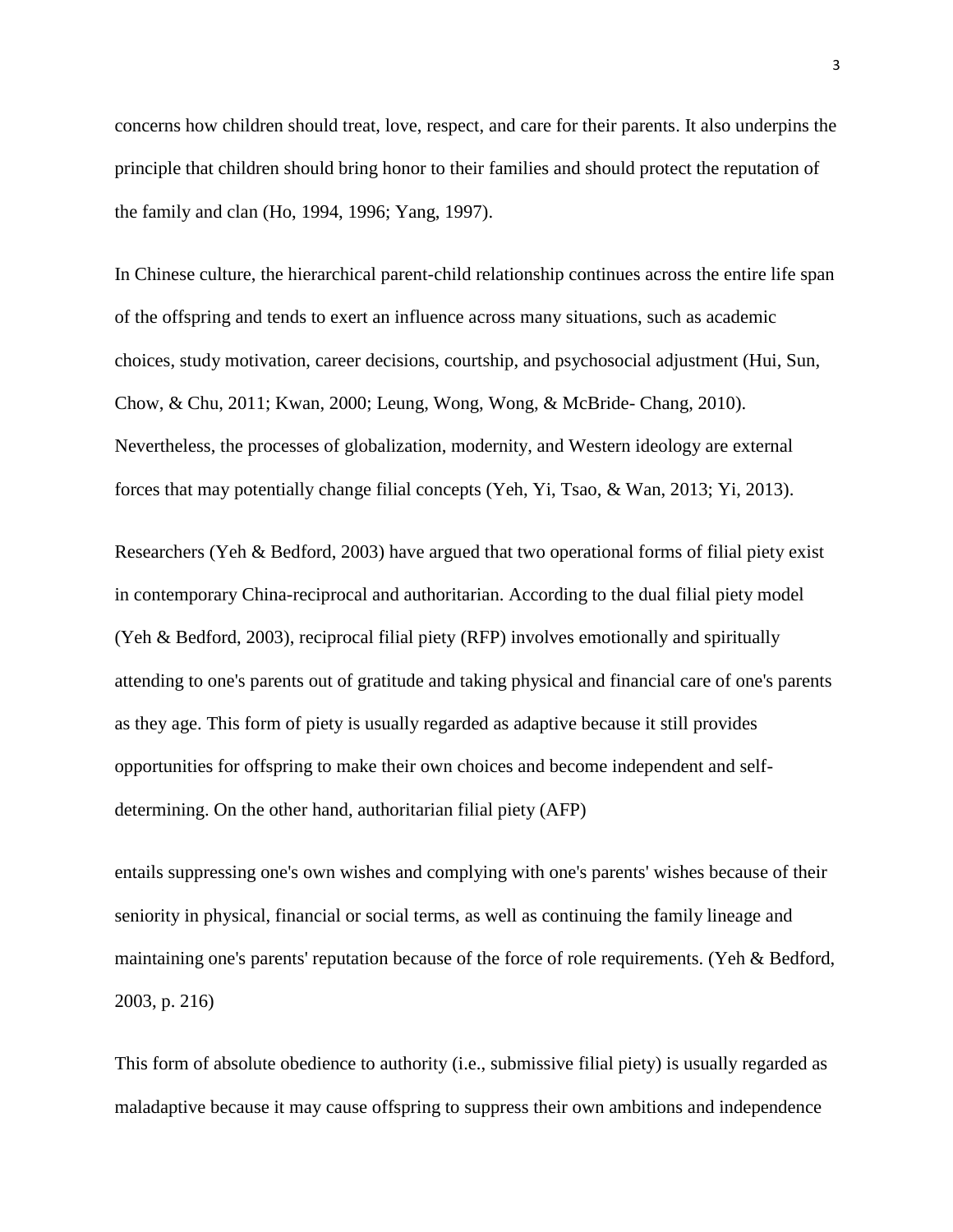(Yeh et al., 2013). The overt characteristics of these two dimensions of filial piety are different, but the two may coexist and are interdependent and significantly positively correlated (Jin, 2009; Leung et al., 2010; Yeh & Bedford, 2003). In a study by Yeh et al. (2013), Hong Kong participants reported higher levels of RFP but lower AFP compared with mainland Chinese participants.

#### **Role of Filial Piety in Career Development**

It is likely that some aspects of filial piety will exert an influence on how a young Chinese person makes decisions about work and a career path. Carter and Cook (1992) pointed out that work, culture, and family are closely interconnected, and this is certainly true in China. A few empirical studies have shown that filial piety affects career-related variables (e.g., Hou, 2002; Hou, Leung, Li, Li, & Xu, 2012; Jin, 2009; Tang, 2002). For example, Hou (2002) found that Chinese secondary school students with high levels of parental attachment had higher vocational identity and lower career indecision. A comparative study by Tang (2002) revealed that Chinese students were more likely than European American students to make career choices favored by their parents, even though the choices were sometimes inconsistent with their own aspirations.

Jin (2009) extended the dual filial piety model to take into account career aspects and developed the Career-Related Filial Piety Scale (C-FPS). This scale includes reciprocal and authoritarian dimensions. Using the scale, Jin found that individuals with high levels of careerrelated reciprocal filial piety (C-RFP) tend to talk more with their parents about their career intentions but will still choose their own path if it enables them to repay their parents' love and nurturance once they start working. On the other hand, those with high levels of career-related authoritarian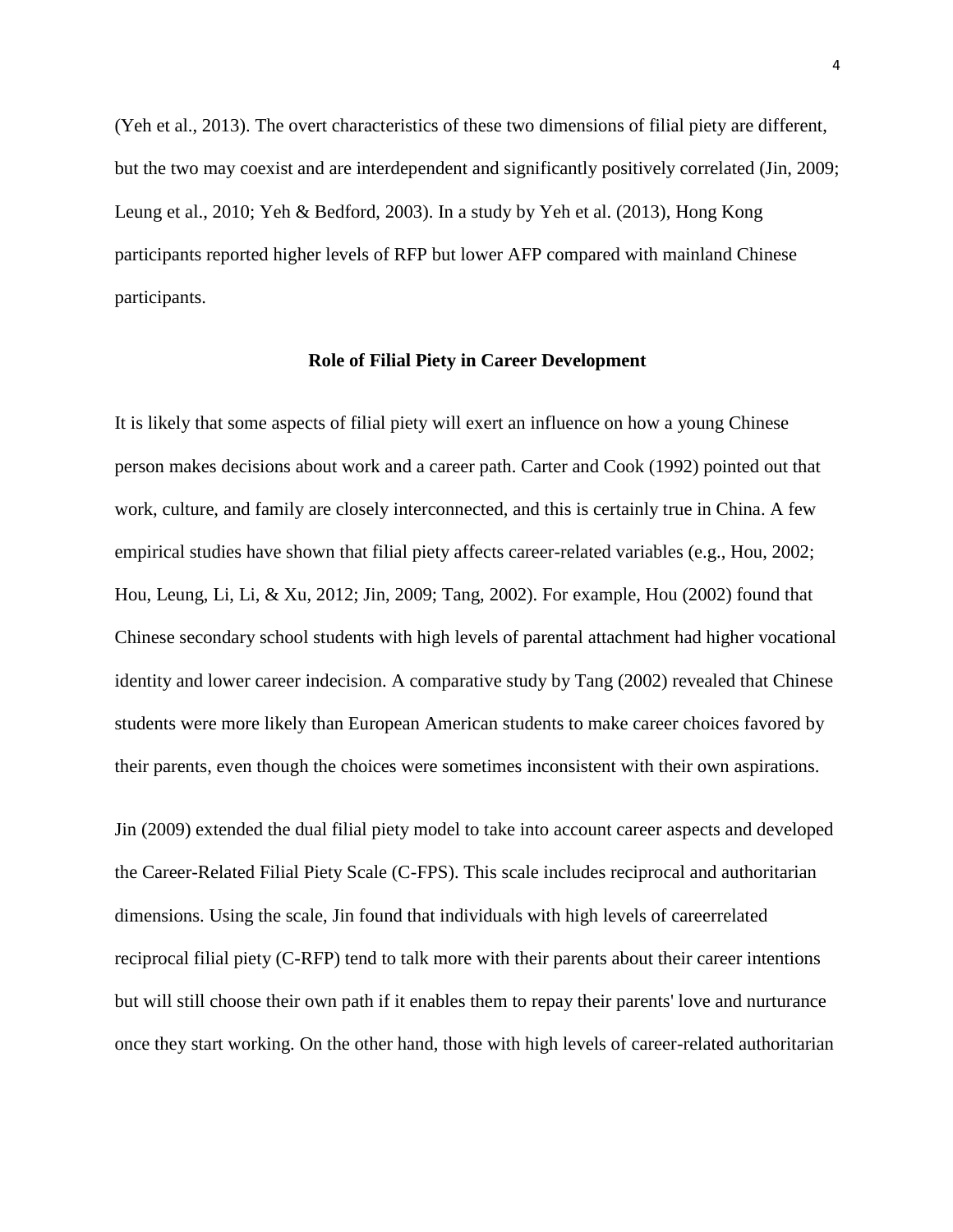filial piety (C-AFP) tend to make career decisions according to their parents' wishes or directions. They are also inclined to avoid jobs that their parents dislike.

Two previous dissertation studies (Jin, 2009; Li, 2013) found that postgraduates in Beijing and undergraduates in Shanghai possessed a strong degree of C-RFP, with weak C-AFP beliefs. Li (2013) explained that even though traditional AFP urges offspring to bring glory to the family, the impact of this potentially suppressive type of piety seems to be far weaker than RFP in contemporary Chinese society. In this study, we sought to examine whether the same pattern would be found among Hong Kong undergraduate students.

In addition, Jin (2009) found that C-RFP significantly contributed to career decision selfefficacy among Beijing postgraduates, but C-AFP did not. Li (2013) examined the indirect effect of dual career-related filial piety on career decision difficulty and career choice commitment through career adaptability among undergraduates in Shanghai. As mentioned previously, career adaptability is a psychosocial competency and comprises four types of career readiness strengths: concern, control, curiosity, and confidence (Savickas, 1995). Li found that C-RFP was positively associated with career adaptability and its four related dimensions, whereas C-AFP was not significantly related to career adaptability or any of its dimensions. Therefore, to some extent, the findings from Li's study are consistent with previous literature indicating that parental influence can be positively related to vocational identity, career decision self-efficacy, psychosocial adjustment, and motivation (Hou, 2002; Hui et al., 2011; Jin, 2009; Leung et al., 2010).

# **The Hong Kong Context**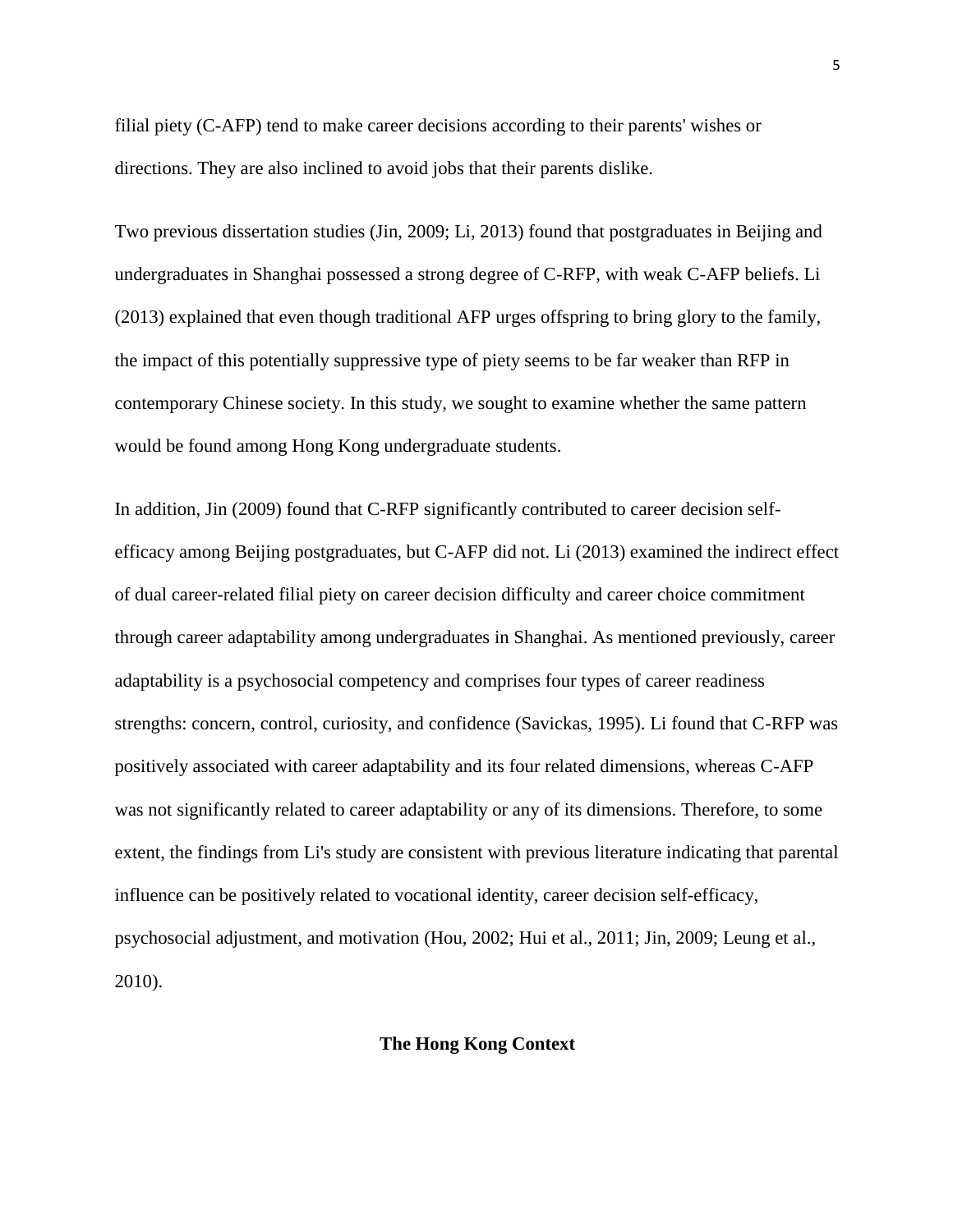Jin (2009) pointed out that the strength of filial piety may vary across cultures and may be different in societies that are less community oriented and more individualistic. Data suggest, for example, that people living in Hong Kong tend to be more individualistic in their lifestyle and aspirations than those who live in mainland China (Hofstede, n.d.). Although populated primarily by Chinese, Hong Kong has its own distinctive subculture, which is influenced by its English colonial past and exposure to global influences. Following the transfer of Hong Kong sovereignty back to the People's Republic of China in 1997, Hong Kong's well-established capitalist system and its way of life remained largely unchanged for a period under the "one country, two systems" principle (Tsang, 1995). Undoubtedly, the influence of Western culture in Hong Kong remains strong, and it may well have affected the degree to which filial piety is still an influencing factor for young people (Yeh et al., 2013). Although research has shown Beijing postgraduates and Shanghai undergraduates in mainland China to internalize both C-RFP and C-AFP beliefs (Jin, 2009; Li, 2013), it remains unknown whether today's Hong Kong university students still endorse these forms of piety, and the extent to which familial piety associates with their career decision-making.

#### **Purpose of the Study**

The dual filial piety model describes the two forms of piety (reciprocal and authoritarian) in Chinese families today. Given that career adaptability is one of the core competencies in a changing world of work, it is important to understand better how the two types of career-related filial piety-C-RFP and C-AFP-relate to career adaptability. Nevertheless, our review of the literature located only two dissertation studies of careerrelated filial piety conducted in China (Jin, 2009; Li, 2013) and none in Hong Kong. Therefore, the purpose of our study was to (a)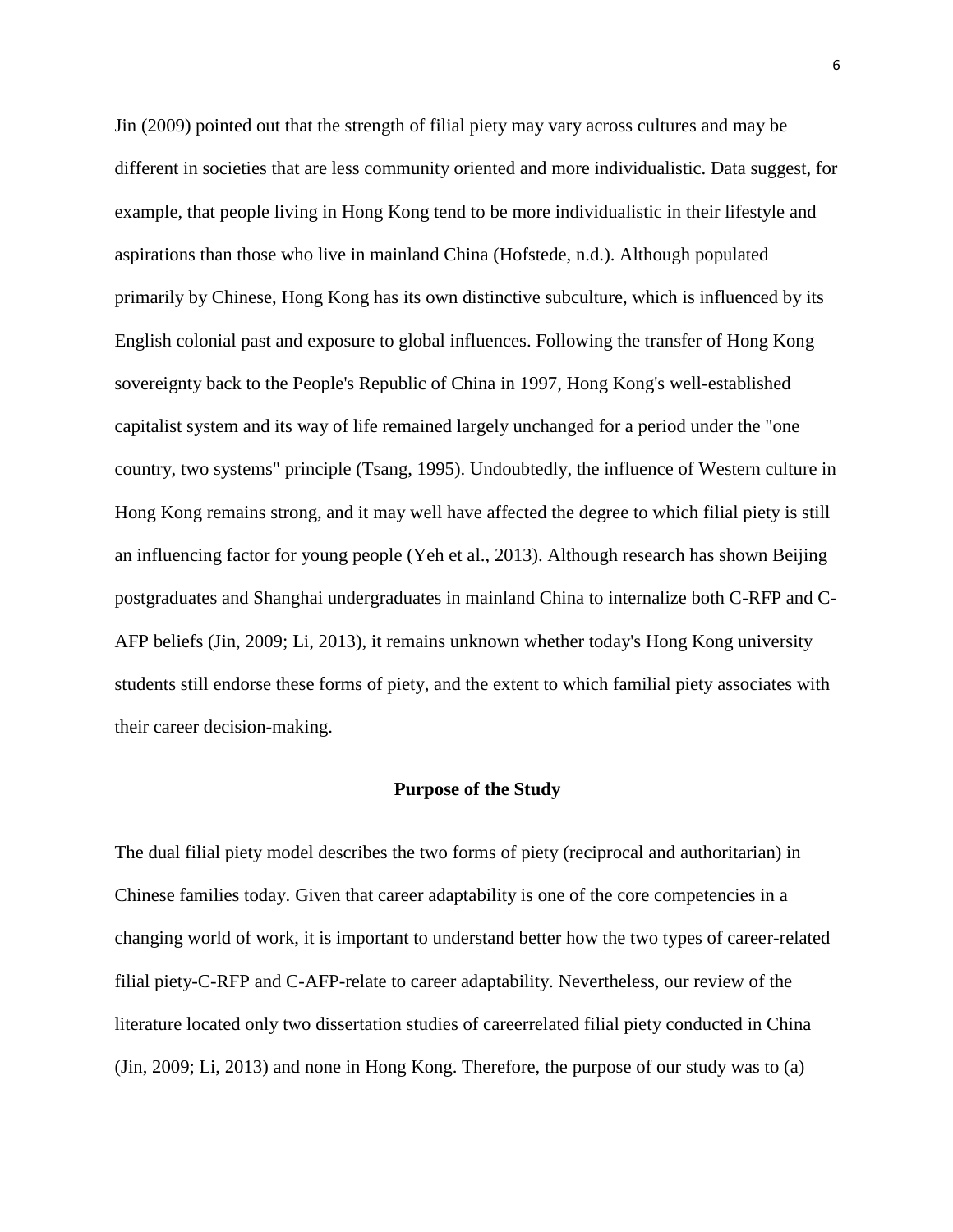identify the extent to which Hong Kong university students, like students in mainland China, possess higher C-RFP but lower C-AFP beliefs and (b) examine whether the two forms of career-related filial piety positively associate with all aspects of career adaptability. In particular, we hoped to determine whether C-RFP is more influential than C-AFP on career adaptability and its four dimensions.

#### **Method**

#### *Participants*

Participants were 522 undergraduate students from a university in Hong Kong. We used convenience sampling to recruit participants from 23 business studies classes. Students completed a questionnaire in the classroom after a lesson or during break time. Of the respondents, 69% were female ( $n = 360$ ) and 31% were male ( $n = 162$ ). Most participants were final-year students ( $n = 468$ , 89.7%). Participants' major areas of study included human resources management ( $n = 215, 41.2\%$ ), marketing ( $n = 164, 31.4\%$ ), accounting ( $n = 95$ , 18.2%), and finance  $(n = 19, 3.6\%)$ . The remaining 29 participants (5.6%) had major areas of study in other business subjects.

### *Measures*

All of the participants in our study were Chinese undergraduates; therefore, all materials were presented in Chinese.

*Career adaptability.* To measure career adaptability, we used the CAASChina (Hou et al., 2012), which is a translation of the English form of the CAAS-International 2.0 (Savickas & Porfeli, 2012). The scale consists of 24 items divided into four subscales measuring career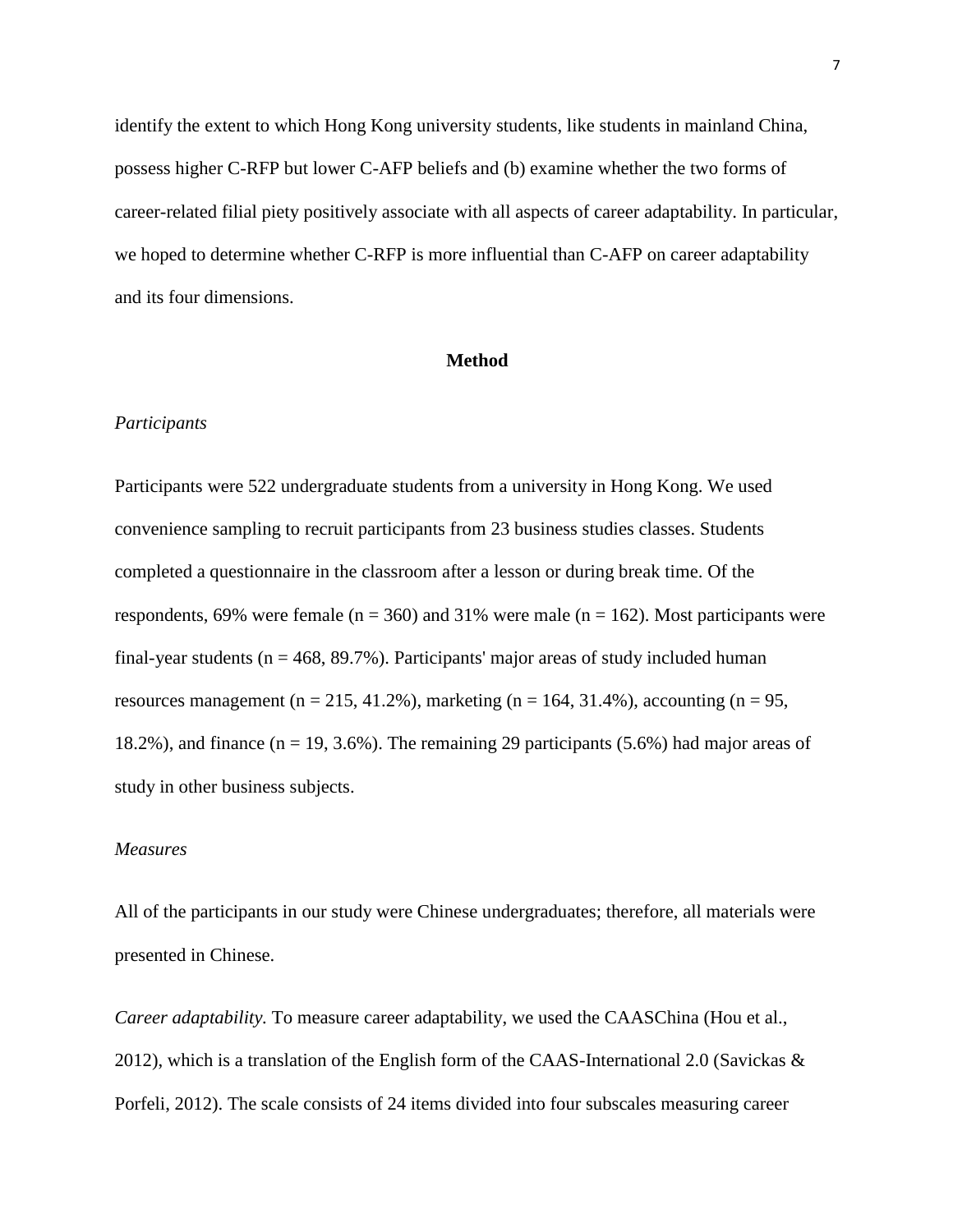concern, control, curiosity, and confidence. Each subscale has six items. Respondents rate each item on a 5-point Likert-type scale ranging from 1 (not strong) to 5 (strongest). The overall reliability (Cronbach's alpha) of the CAASChina was found to be .89, with subscale reliabilities of .79 (Concern), .64 (Control), .71 (Curiosity), and .74 (Confidence; Hou et al., 2012).

*Career-related filial piety.* Jin's (2009) C-FPS was adapted to measure filial piety beliefs in the career decision-making process. The C-FPS assesses two dimensions: C-RFP (e.g., "I talk more with my parents to understand their thoughts and feelings about my career choices") and C-AFP (e.g. "I take my parents' suggestions on career choices even when I do not agree with them"). Each dimension consists of eight items, which are rated on a 6-point Likert-type scale ranging from 1 (totally unimportant) to 6 (extremely important). Jin reported an overall reliability (Cronbach's alpha) above .80 for the C-FPS, and reliabilities of .81 and .84 for the Reciprocal and Authoritarian subscales, respectively.

#### *Data Analyses*

We used SPSS 23.0 to conduct descriptive, reliability, and correlation analyses. To identify how C-RFP and C-AFP were related to different components of career adaptability, we conducted regression analyses using Amos 23.0.

## **Results**

Table 1 presents the means, standard deviations, and internal consistency estimates of the two types of career-related filial piety (C-RFP and CAFP), career adaptability, and the four dimensions of career adaptability (concern, control, curiosity, and confidence). Correlations among the study variables are also presented. The internal consistency estimates for both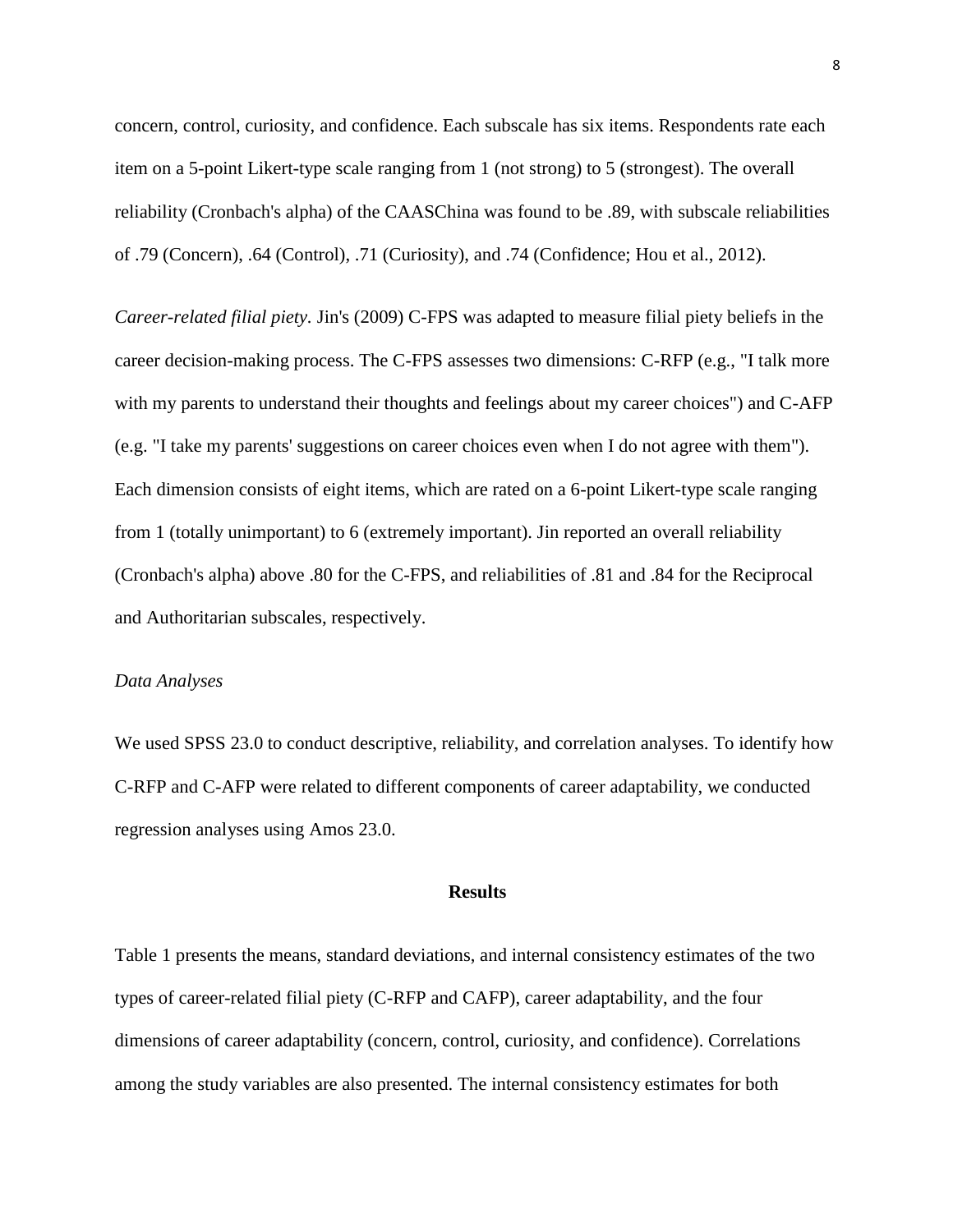subscales of filial piety were found to be satisfactory (Reciprocal,  $\alpha = .84$ ; Authoritarian,  $\alpha =$ .86), whereas the Cronbach's alpha for the total score for the career adaptability scale indicated excellent reliability ( $\alpha$  = .94). All intercorrelations and corrected item-total correlations of the study variables were positive with substantial magnitude.

For career-related filial piety, the respondents reported a relatively higher level of C-RFP ( $M =$ 4.78,  $SD = 0.63$ ) than C-AFP (M = 3.29,  $SD = 0.87$ ). The standard deviations of the C-RFP items were between 0.80 and 0.96, whereas the standard deviations of all of the C-APF items were greater than 1 (1.08 to 1.31). The mean scores of the four dimensions of career adaptability ranged from 3.28 to 3.56.

A paired-samples t test showed that the scores for C-RFP and C-AFP among the participants were significantly different,  $t(521) = 35.67$ ,  $p < .001$ . Thus, in response to our first research question, we found that our sample of Hong Kong business undergraduates generally endorsed a higher level of C-RFP than C-AFP.

Regarding the correlation analyses, we found that C-RFP was positively associated with C-AFP  $(r = .20, p < .001)$ . In addition, C-RFP was significantly positively correlated with career adaptability and to all four of its dimensions. However, no significant correlation was found between C-AFP and career adaptability or between C-AFP and any of the career adaptability dimensions.

We tested the structural model by using Amos 23.0 to examine in more detail the relationship between the two types of career-related filial piety and the four career adaptability dimensions. Together, C-RFP and C-AFP only slightly explained the variance in concern  $(R2 = .02)$ , control  $(R2 = .04)$ , curiosity  $(R2 = .03)$ , and confidence  $(R2 = .04)$ . As seen in Table 2, results of the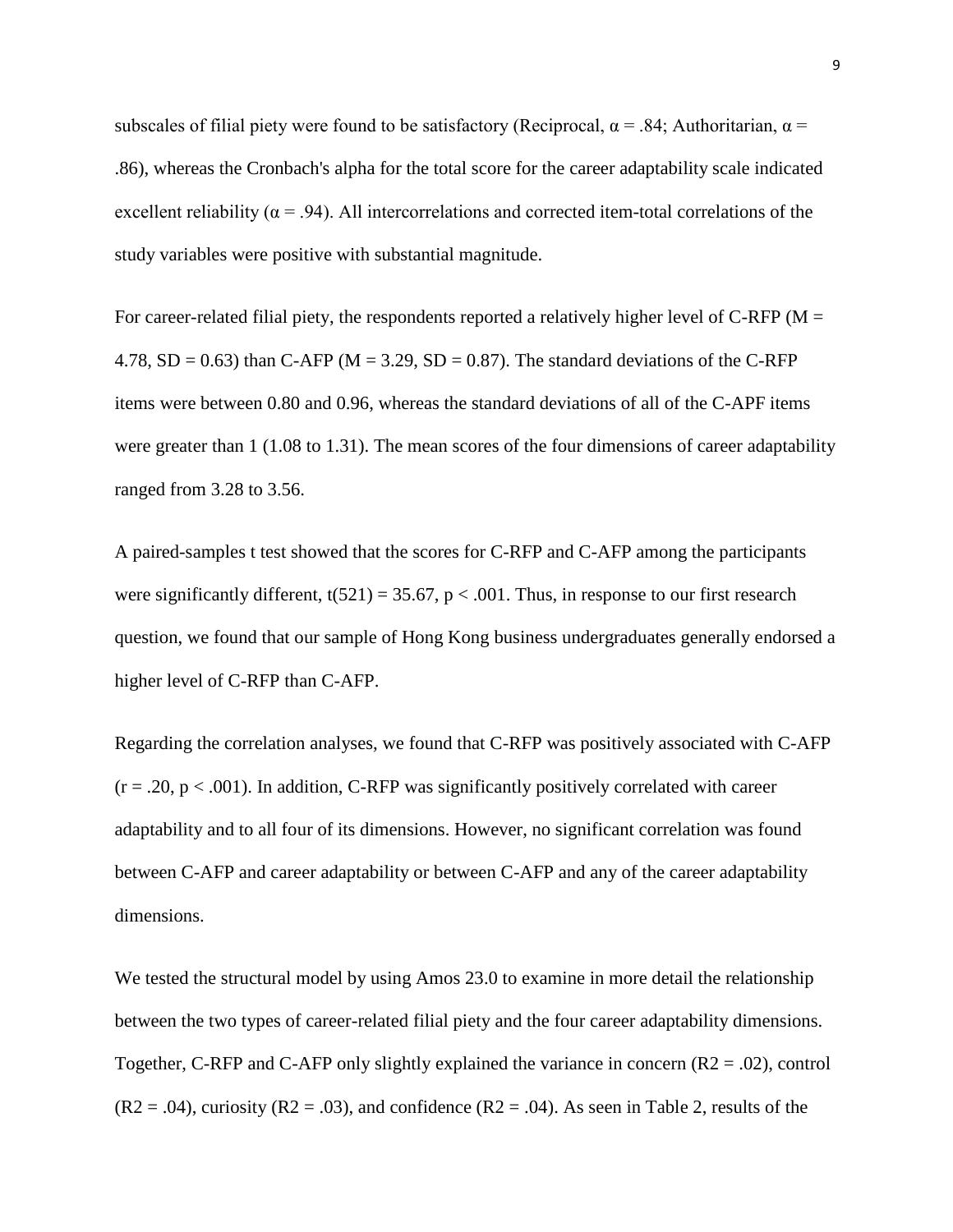regression analyses indicated that C-RFP was significantly positively associated with all four dimensions of career adaptability: concern  $(B = .13, SE = .05, p < .01)$ , control  $(B = .19, SE = .05, p < .01)$ .05, p < .001), curiosity (B = .17, SE = .05, p < .001), and confidence (B = .20, SE = .05, p < .001). However, although C-AFP was positively associated with three dimensions of career adaptability, our results showed that the associations were not significant: concern  $(B = .03, SE)$  $= .04$ ,  $p > .05$ ), control (B = -.09, SE = .03, p = .05), curiosity (B = .02, SE = .03, p > .05), and confidence (B = .02, SE = .03, p > .05).

# **Discussion**

The present study found that C-RFP was more evident than C-AFP in Hong Kong university students. Specifically, our results indicated that Hong Kong undergraduate students majoring in business studies tended to have more self-determination in career-related issues, while still respecting their parents. They were much less influenced by traditional authoritarian piety when making career-related decisions. Our findings are consistent with those from two previous studies in mainland China (Jin, 2009; Li, 2013). Together, these findings demonstrate a change in the concept of filial piety among today's Chinese students (business or nonbusiness majors) in that students from both Hong Kong and mainland China still strongly uphold the filial attitude (Asia-Pacific Institute of Ageing Studies, 2013; Wong & Chau, 2006) but tend not to submit so readily to authoritarian pressures. These findings are also in line with the results of a study conducted in Beijing, in which a college student group and parent groups ranked "respect parents" as more important than "obey parents" (Yue & Ng, 1999).

A possible reason for the weaker influence of authoritarian piety in both Hong Kong and mainland China may be that parents in modern Chinese cities are more educated than before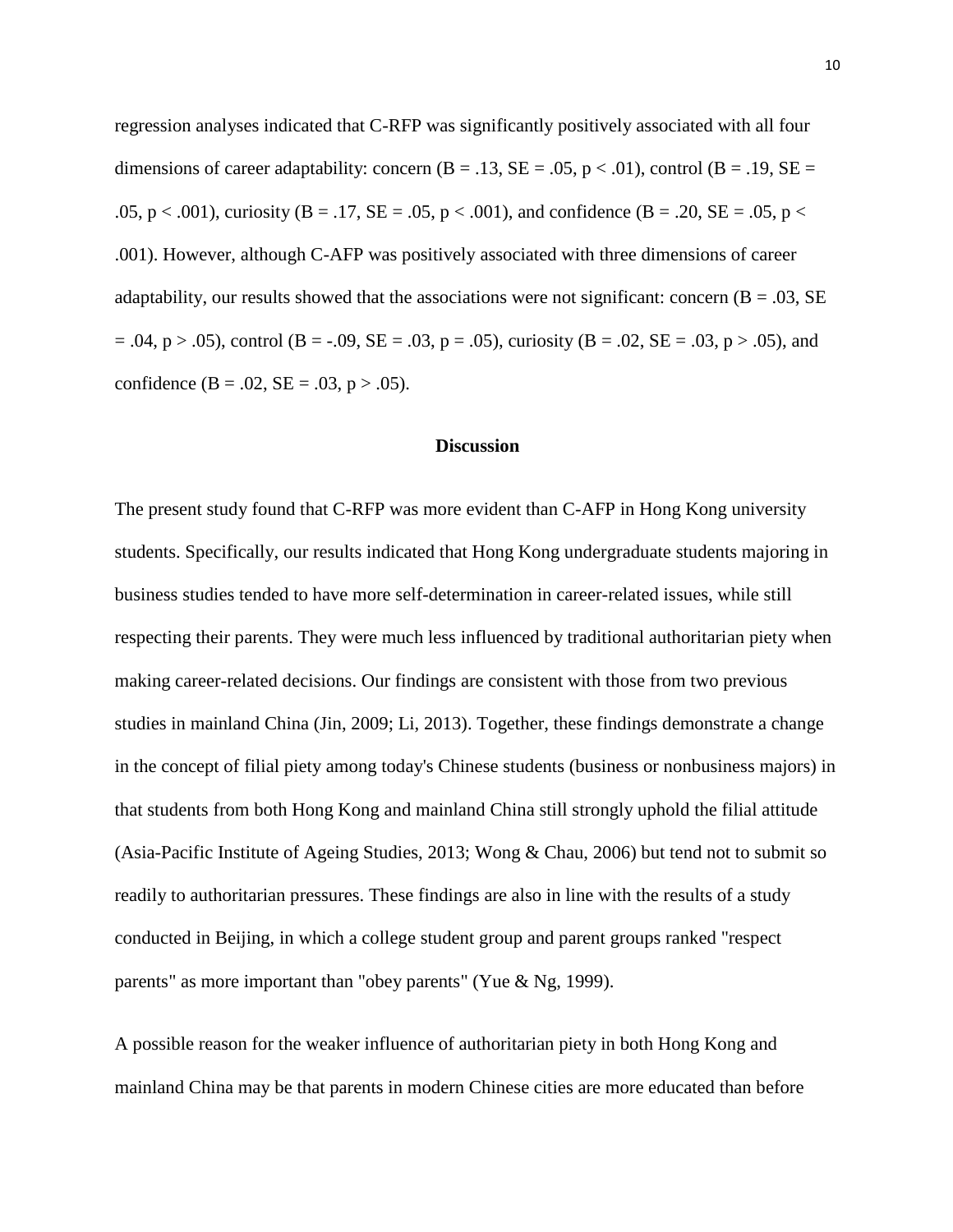(particularly in cities such as Hong Kong, Shanghai, and Beijing) and, thus, are less authoritative regarding their sons' and daughters' career plans. As a result, students in both settings may feel less pressure to follow their parents' opinions, while still respecting them. Contemporary young adults may also feel less inclined to obey their parents' wishes without question (Kwan, 2000). However, it is important to note that great variation exists in how university students in mainland China and Hong Kong view C-AFP. The overall standard deviation for the C-AFP subscale in Li's (2013) study of undergraduates in Shanghai was 1.03, and the standard deviations of all of the individual C-AFP subscale items in our study with Hong Kong undergraduates were greater than 1. Therefore, some students in both settings may still hold traditional beliefs and may perceive both RFP and AFP as necessary in their career-related decision-making. In addition, some students may think that suppressing their own will to obey their parents' wishes is important when they consider their career. Such variation indicates that AFP is far from absent in parent-child relationships in Chinese societies, and it may affect some students' career thoughts even today. In short, the variation across C-AFP scores may indicate that Chinese students selectively adopt filial norms they deem appropriate for their own situational needs (Wong & Chau, 2006)-a form of what could be called pragmatic filial piety.

Our data indicated that career-related filial piety significantly explained all four dimensions of career adaptability. This finding supports CCT in that family, as part of the social context, influenced the career adaptability of our participants. Nevertheless, although career-related filial piety was found to have a significant association with all four career adaptability dimensions, the effects were small, with less than 5% of the variance explained. This finding suggests that Hong Kong business undergraduates may perceive other factors as being more influential than careerrelated filial piety when they prepare for their transition to the world of work. In addition, our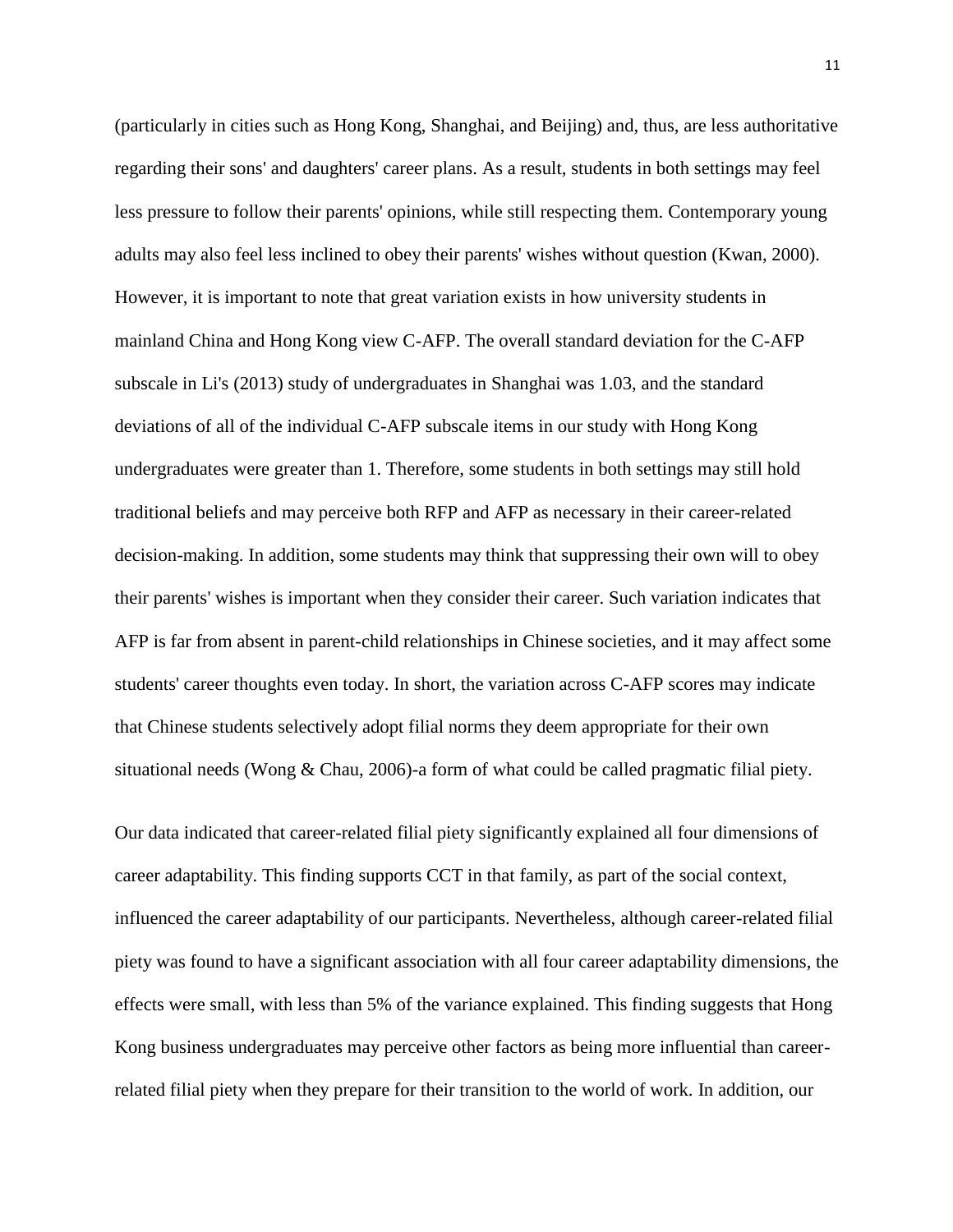results revealed that Hong Kong business undergraduates with higher levels of C-RFP tended to have greater career adaptability, particularly with respect to control, curiosity, and confidence. This finding provides support to the traditional Chinese belief that having a good career is the best means for offspring to repay their parents (Henderson & Chan, 2005) and that they should therefore plan for transitioning from study to work.

The relatively weak association between C-RFP and concern may be due to the low unemployment rate in Hong Kong (2.9% in April-June 2018; Census and Statistics Department, 2018). Most Hong Kong undergraduate students can get a job offer upon graduation, even though they may not have previously developed a clear career plan. In contrast, concern has been found to be the strongest career adaptability dimension in mainland Chinese samples (Hou et al., 2012; Li, 2013). All four dimensions of career adaptability are logically and progressively connected, with concern often seen as the cornerstone for career planning and for later career adaptability (Savickas, 1991). Our finding suggests that there may be a need for universities and colleges in Hong Kong to be more proactive in stimulating undergraduates' career concern at an early stage so that they prepare themselves for a competitive global market.

C-AFP, on the other hand, did not significantly correlate with career adaptability or with any of its dimensions in our study. Perhaps in part because of Western influences, Chinese people in urban settings have become more individualistic and now place less value on traditional AFP (Yeh, 2003); consequently, C-AFP may no longer affect the development of students' career adaptability. Our results deviate from the findings of Li (2013), whose study of university students in Shanghai revealed a nonsignificant relationship between C-AFP and overall career adaptability, but found that C-AFP was significantly correlated with all of career adaptability's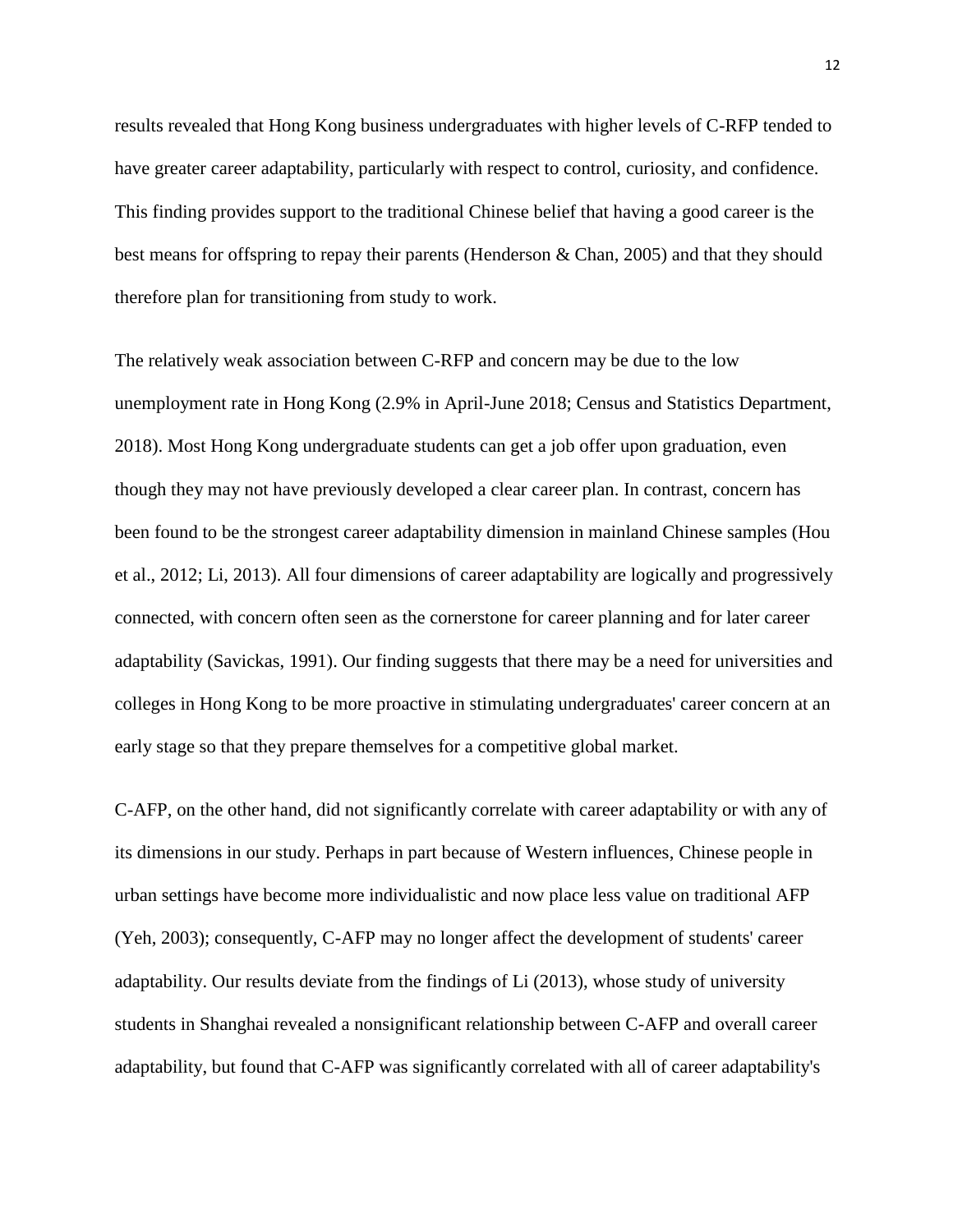dimensions. In fact, AFP has been found to exert different effects on different variables. For example, research has shown parental authoritativeness to have a positive effect on study motivation (Chow & Chu, 2007) and career exploration (Kracke, 1997). However, Jin (2009) reported that C-AFP did not have a significant influence on career decision self-efficacy. In addition, a study by W.-W. Chen and Wong (2014) found that AFP had a negative indirect effect on the academic results of Hong Kong university students. The differentiated impact of AFP may help explain the difference between our findings and those of Li's study with Shanghai university students.

#### **Implications for Practice**

The school-to-work transition presents a major challenge that all university students face as they begin to enter the work world and adjust to suitable work roles (Savickas, 1995). The primary aspiration of undergraduates is to identify a path to employment as they complete their tertiary education and fit work into their lives (Lin, Wu, & Chen, 2015). Along this career-planning path, undergraduates undergo a series of explorations and adjustments, and often face many struggles and frustrations. Universities have a responsibility to help undergraduates resolve problems that arise during these explorations and foster attitudes and behaviors that will have a positive impact on their subsequent career development (Bridgstock, 2009).

In addition to receiving direct help (e.g., career counseling) from universities, undergraduate students in Asia are influenced by family expectations and responsibilities. Our study was the first to examine two types of career-related filial piety among Hong Kong university students. We found that undergraduate business students at a Hong Kong university ranked C-RFP higher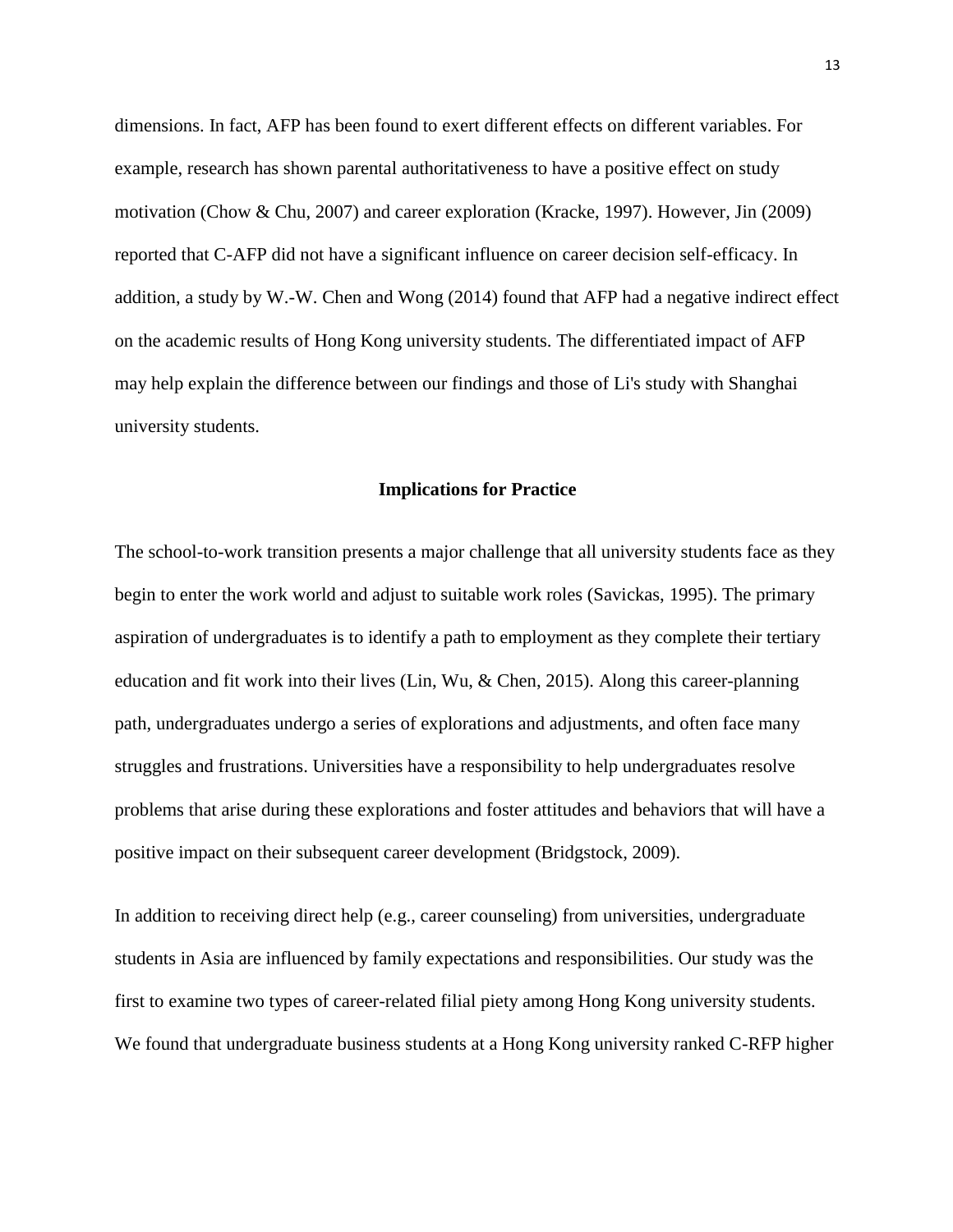than C-AFP. However, it is important to note that there were still students in our study who displayed a high level of C-AFP.

In support of Li's (2013) findings, we found that C-RFP had a positive association with the career adaptability of the Hong Kong university students in our sample; however, the relationship between C-AFP and career adaptability was much less apparent. Our results indicate that when students consider their parents' well-being, talk with their parents about their career, and are willing to provide financial and livelihood support to their parents, they tend to have a stronger sense of ownership and accountability in constructing their own career path (control), are more motivated to explore work-related information and self-knowledge (curiosity), and have higher efficacy in coping with study-to-work transitions (confidence). Although these students are generally able to plan for their career path from the start (concern), university counselors are still encouraged to help all students strengthen all aspects of their career adaptability.

Given that C-RFP can have an impact on Chinese students' transition from study to work, our results provide important implications for parents, career counselors, and teachers. It is recommended that career counselors and teachers encourage students to consider their parents' wishes, talk with them, and actively involve them in their own career planning, rather than passively accepting that their parents must decide their career path. Apart from fostering students' career decision-making and adaptability, career counselors can help students sustain a healthy parent-child relationship after graduation by tapping into students' RFP tendency in the counseling process. As mentioned previously, RFP is often regarded as a positive and self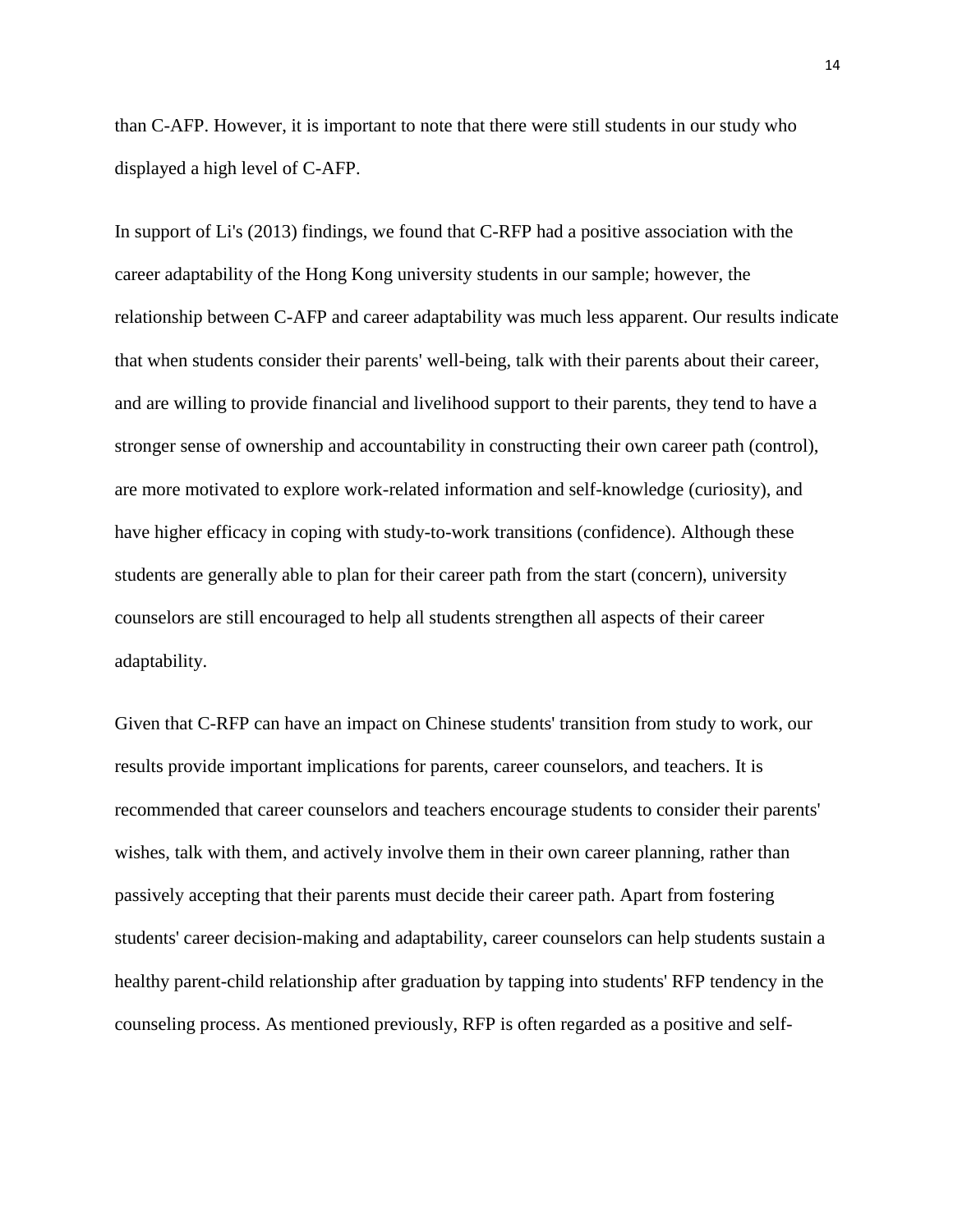reinforcing attribute that promotes harmonious family relations, whereas AFP is not (Yeh & Bedford, 2003).

Although our results indicated that C-AFP was not significantly associated with the career adaptability of the students in our sample, its effect may be subtle. Studies have consistently found that the two facets of filial piety (reciprocal and authoritarian) are intertwined and are positively intercorrelated (Jin, 2009; Li, 2013; Yeh & Bedford, 2003). Yeh (2003) described filial piety as a complex concept, and the dual filial piety model provides a framework for understanding the constructive and less constructive effects of filial piety in an integrative way. Hence, even though contemporary Chinese young adults of university age may feel less obligated to obey elders, they may still wish to maintain positive reciprocal engagement with their parents. Some may feel obligated to show respect and look after their older parents (Yue & Ng, 1999), and they may be prompted by an inner sense of responsibility (and perhaps by traditional norms or unspoken expectations) to comply with their parents' wishes when transitioning from study to work or when adapting to changes in employment. In such cases, career-related filial piety operates in a complicated way.

Furthermore, as supported by numerous clinical counseling cases (e.g., P.-H. Chen, 2009; Kwan, 2000), this kind of deeply rooted filial piety may create a psychological imbalance that triggers guilt feelings if students do not align their career goals with their parents' expectations. In the case of students who take their parents' advice, they may feel angry toward themselves for not being assertive enough to fulfill their own wishes. Even Chinese adults have been found to experience an internal struggle between being autonomous and being a "good child" regarding their career decision-making (Kwan, 2000). The self-relation counseling model (P.-H. Chen,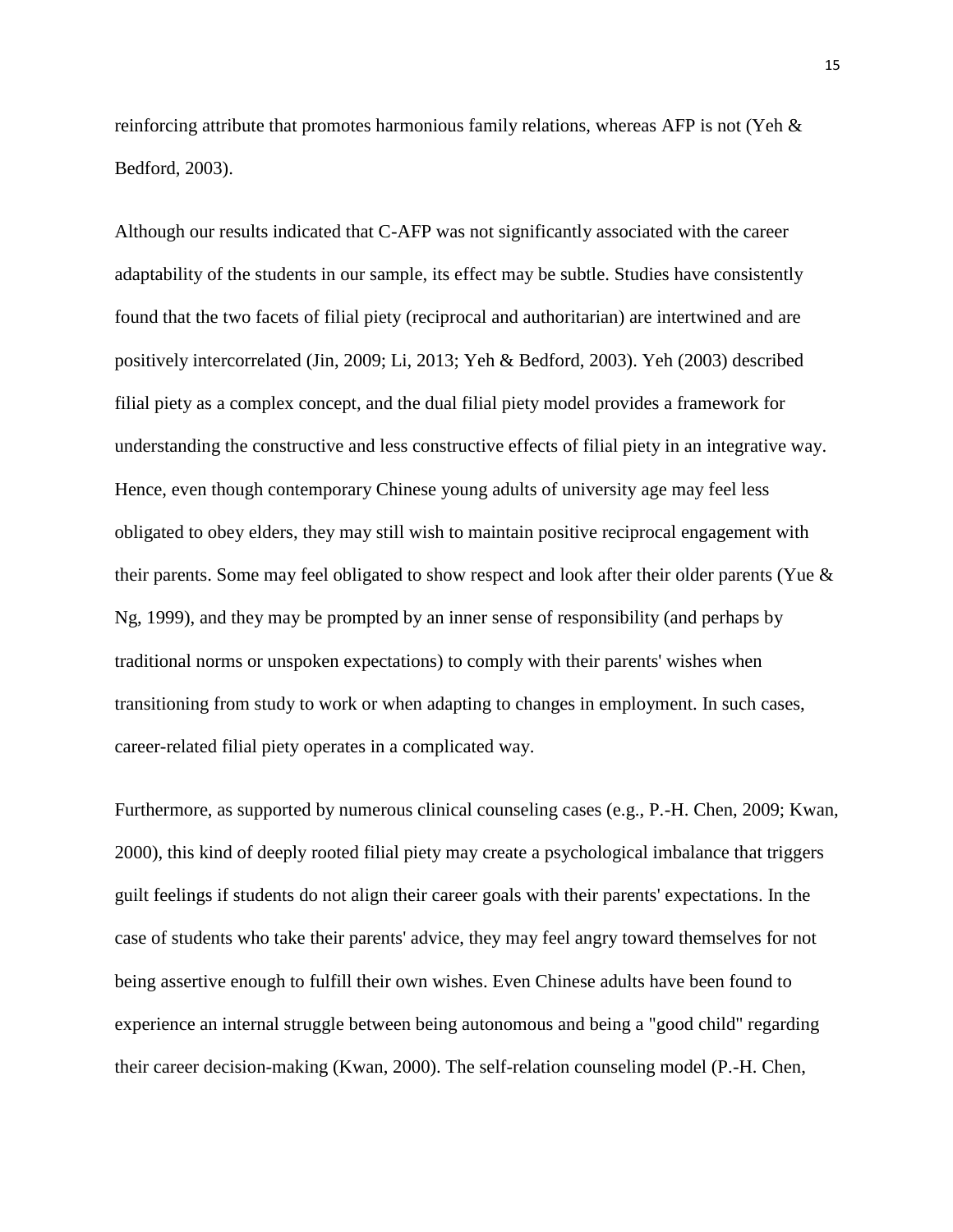2009) offers several good approaches to addressing these struggles. For example, counselors can increase students' self-awareness by helping them get in touch with their unexpressed emotions, unspoken thoughts, and unmet needs, as well as by identifying perceived roles, responsibilities, and boundaries. Counselors can also teach students various conflict resolution and emotion management techniques to help them strike a balance between their own personal needs and their parents' expectations for their career (P.-H. Chen, 2009). Given the complicated nature of filial piety, together with the substantial evidence from previous clinical cases, counselors are encouraged to carefully assess the adaptive and maladaptive impact of filial piety on students' career adaptability to provide appropriate advice and support.

# **Limitations and Recommendations**

Three limitations in the study need to be acknowledged. First, results of the regression analyses for C-RFP and career adaptability revealed that the variance explained for each career adaptability dimension was small. To better understand the relationship between C-RFP and career adaptability, future researchers could control variables such as age and year of study (Li, 2013). In addition, researchers could explore the causal relationship between these variables by conducting longitudinal studies or investigating whether career-related filial piety has an influence on other career-related variables.

Second, our comparisons of the two types of career-related filial piety among university students in Hong Kong and in mainland China were based on the data from our sample of Hong Kong business undergraduates and two previous studies in China (Jin, 2009; Li, 2013). Therefore, future researchers may wish to conduct a similar study involving Hong Kong undergraduate students from other disciplines and from other regions of China, including rural areas. This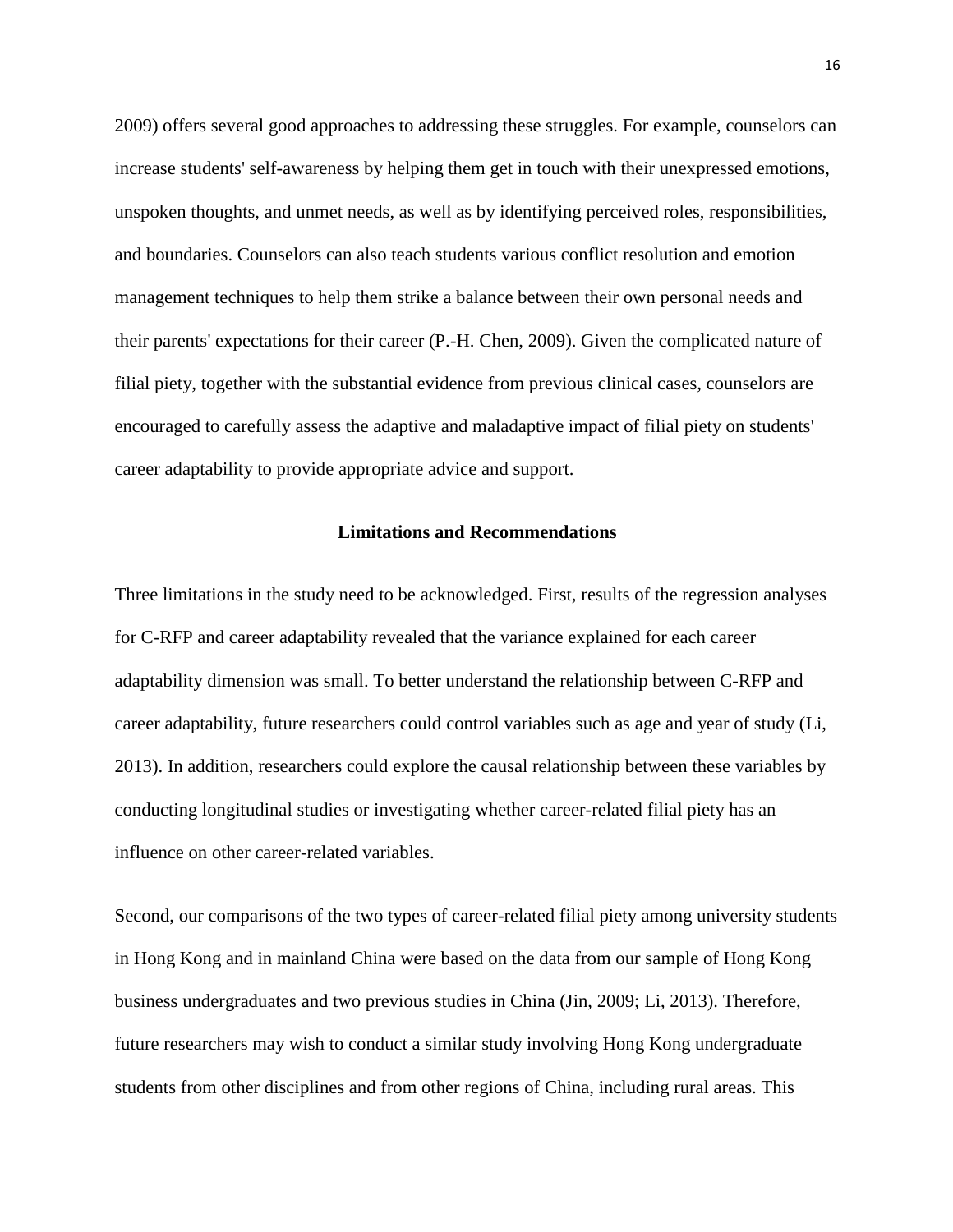would provide a more complete picture of the relationship between filial piety and career planning and adaptability.

Finally, because filial piety is a complicated value system that involves both emotions and behavioral responses, a mixed-methods approach is recommended. Face-to-face interviews, focus group discussions, and interviews with families would help researchers better understand students' career-related filial piety and its impact on their career adaptability in a more holistic way.

# **Conclusion**

Our results confirmed that modernization and Westernization have not totally eroded the central Confucian concept of familial piety in the new generation. Undergraduates in Hong Kong still respect filial piety, and they are influenced by it to some extent when they are thinking about a career path. This finding in Hong Kong is in line with research data from other modern Chinese communities on the mainland (Jin, 2009; Li, 2013), suggesting fewer differences than anticipated in traditional values and beliefs. In addition, our study provided empirical support to show that, in general, reciprocal (gratitude-based) filial piety is somewhat associated with Hong Kong undergraduates' career adaptability, whereas authoritarian (submissivebased) filial piety is less so. Furthermore, there remains a possible complex effect of dual career-related filial piety on students' career adaptability.

#### **References**

Asia-Pacific Institute of Ageing Studies of Lingnan University (2013). *Views on filial piety among youth in Hong Kong*. Hong Kong: Commission on Youth (in Chinese).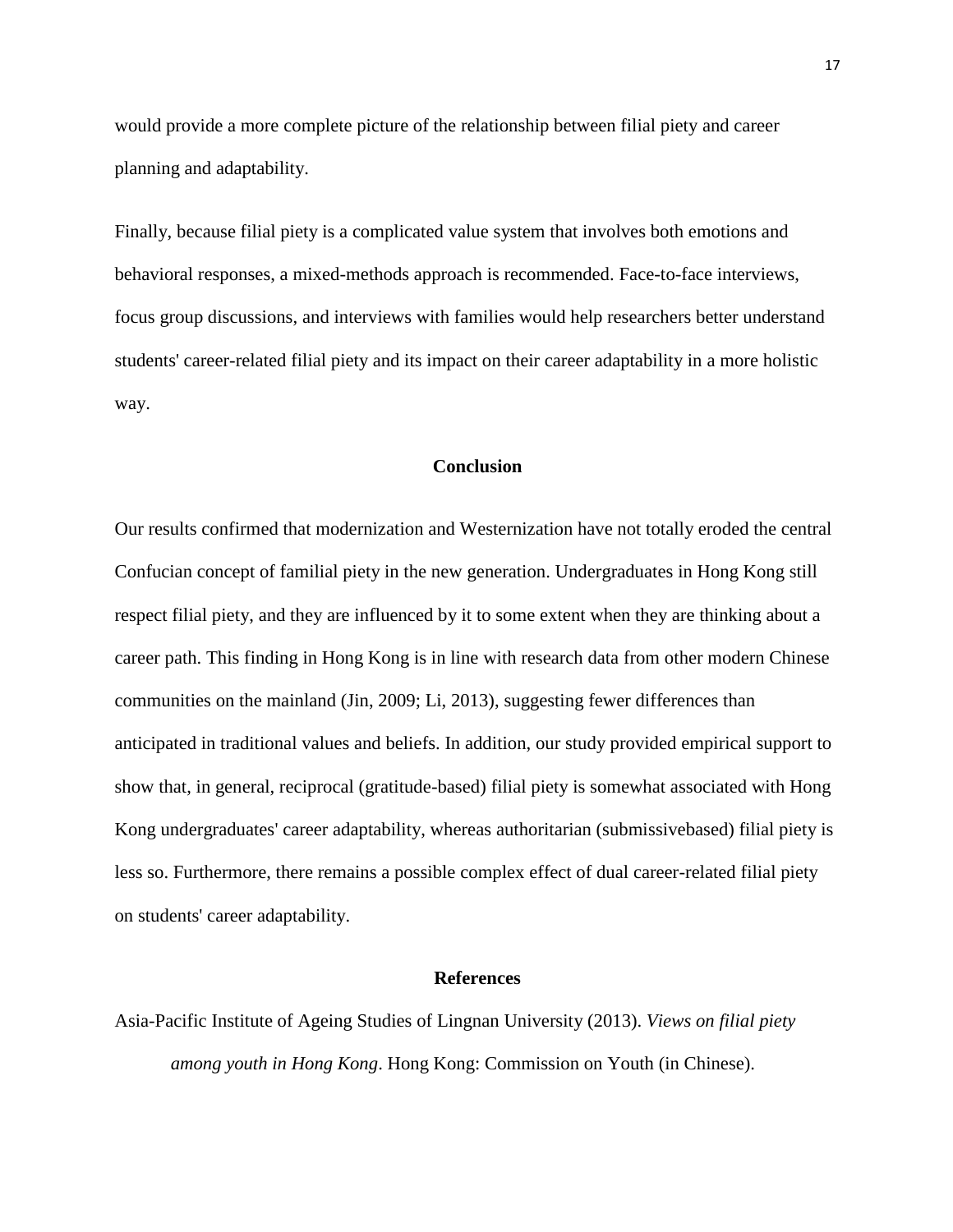Bridgstock, R. (2009). The graduate attributes we've overlooked: Enhancing graduate employability through career management skills. *Higher Education Research & Development, 28*(1), 31-44,

- Carter, R. T., & Cook, D. A. (1992). A culturally relevant perspective for understanding the career paths of visible racial/ethnic group people. In H. D. Lea & Z. B. Leibowitz (Ed.), *Adult career development: Concepts, issues, and practices* (pp. 192-217). Alexandria, VA: National Career Development Association.
- Census and Statistics Department. (2018, March 8). Hong Kong Statistic. Labour. *Retrieved from https://www.censtatd.gov.hk/hkstat/sub/so30.jsp.*
- Chen, P. H. (2009). A counseling model for self-relation coordination for Chinese clients with interpersonal conflicts. *The Counseling Psychologist, 37* (7), 987-1009.
- Chen, W. W., & Wong, Y. L. (2014). What my parents make me believe in learning: The role of filial piety in Hong Kong students' motivation and academic achievement. *International Jounral of Psychology, 49*(4), 249-256.
- Cheung, G. W., & Rensvold, R. B. (2002). Evaluating goodness-of-fit indexes for testing measurement invariance. *Structural Equation Modeling: A Multidisciplinary Journal, 9*, 233-255.
- Chow, S., & Chu, M. (2007). The impact of filial piety and parental involvement on academic achievement motivation in Chinese secondary school students. *Asian Journal of Counseling, 14*, 91-124.
- Damon, W. (2008). *The Path to Purpose: Helping Our Children Find Their Calling in Life.* New York: Free Press.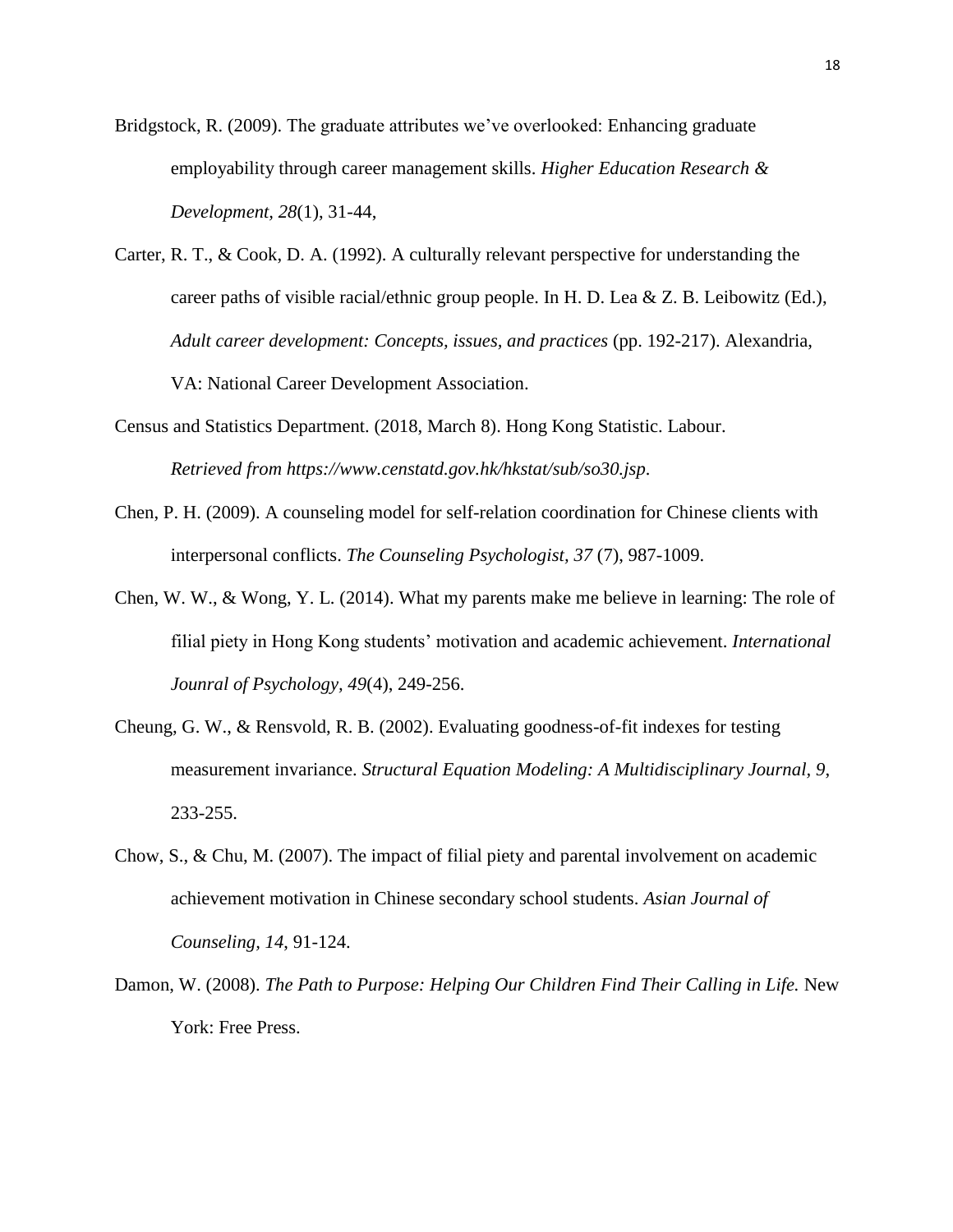Fouad, N. A., Kantamneni, N., Smothers, M. K., Chen, Y. L., Fitzpatrick, M., & Terry, S. (2008). Asian American career development: A qualitative analysis. *Journal of Vocational Behavior, 72*(1), 43-59.

- Henderson, S. J., & Chan, A. (2005). Career happiness among Asian Americans: The interplay between individualism and interdependence. *Journal of Multicultural Counseling and Development, 33*(3), 180-192.
- Ho, D. Y. F. (1994). Filial piety, authoritarian moralism and cognitive conservatism in Chinese societies. *Genetic, Social, and General Psychology Monographs, 120*(3), 349-365.
- Ho, D. Y. F. (1996). Filial piety and its psychological consequences. In M. H. Bond (Ed.), *The handbook of Chinese psychology* (pp. 155-165). Hong Kong: Oxford University Press.
- Hofstede, G. (n.d.). *Country comparison.* Retrieved from https://www.geerthofstede.com/china. html
- Hou, Z. J. (2002). *The effects of parental expectations and parental attachment on the career aspirations and decisions of Beijing high school students*. (Unpublished Doctoral Dissertation). The Chinese University of Hong Kong.
- Hou, Z. J., Leung, S. A., Li, X. X., Li, X., & Xu, H. (2012). Career Adapt-Abilities Scale-China Form: Construction and initial validation. *Journal of Vocational Behavior, 80*(3), 686- 691.
- Hu, L., & Bentler, P. M. (1999). Cutoff criteria for fit indexes in covariance structure analysis: Conventional criteria versus new alternatives. *Structural Equation Modeling, 6*, 1-55.
- Hui, K. P., Sun, C. F., Chow, S. Y., & Chu, H. T. (2011). Explaining Chinese students' academic motivation: Filial piety and self‐determination. *Educational Psychology, 31*(3), 377-392.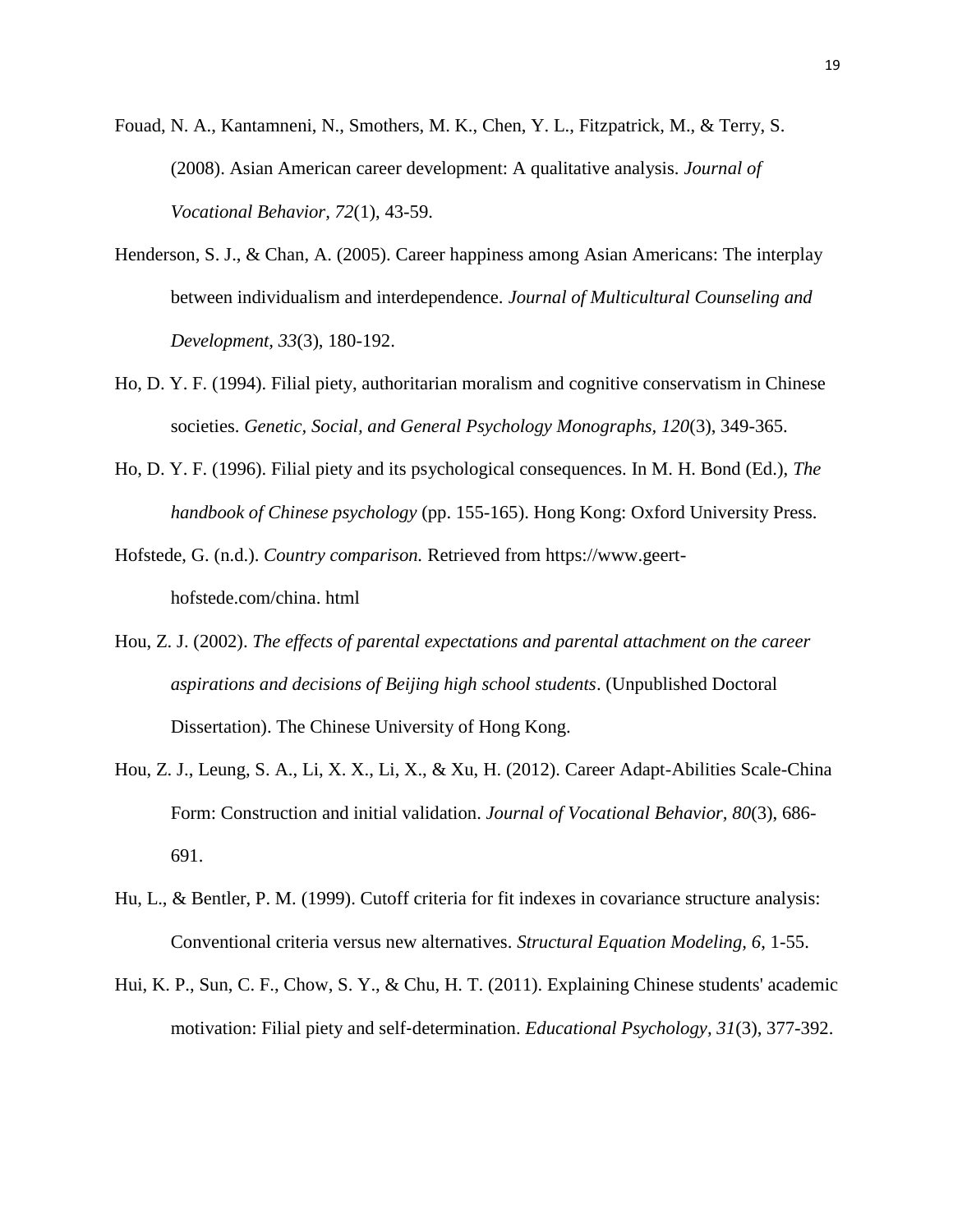- Jin, L. L. (2009). *The role of personality and filial piety in the career commitment process among Chinese university students*. (Doctoral dissertation). The University of Hong Kong.
- Jordaan, J. P., & Super, D. E. (1974). The prediction of early adult vocational behavior. In D. F. Ricks, A. Thomas, & M. Rof (Eds.), *Life history research in psychopathology* (Vol. 3, pp. 108-130). Minneapolis: University of Minnesota Press.
- Kracke, B. (1997). Parental Behaviors and Adolescents' Career Exploration. *Career Development Quarterly, 45*(4), 341-350.
- Kwan, K. L. (2000). Counseling Chinese people: Perspectives of filial piety. *Asian Journal of Counseling, 7*(1), 23-41.
- Leung, A. N. M., Wong, S. S. F., Wong, I. W. Y., & McBride-Chang, C. (2010). Filial piety and psychosocial adjustment in Hong Kong Chinese early adolescents. *The Journal of Early Adolescence, 30*(5), 651-667.
- Li, X. X. (2013). *Effects of parental expectation and filial piety on career development of university students in Shanghai.* (Unpublished Doctoral Dissertation). The Chinese University of Hong Kong.
- Lin, S. H., Wu, C. H., & Chen, L. H. (2015). Unpacking the role of self-esteem in career uncertainty: A self-determination perspective. *The Journal of Positive Psychology, 10*(3), 231-239.
- Porfeli, E. J., & Savickas, M. L. (2012). Career Adapt-Abilities Scale-USA Form: Psychometric properties and relation to vocational identity. *Journal of Vocational Behavior, 80*(3), 748-753.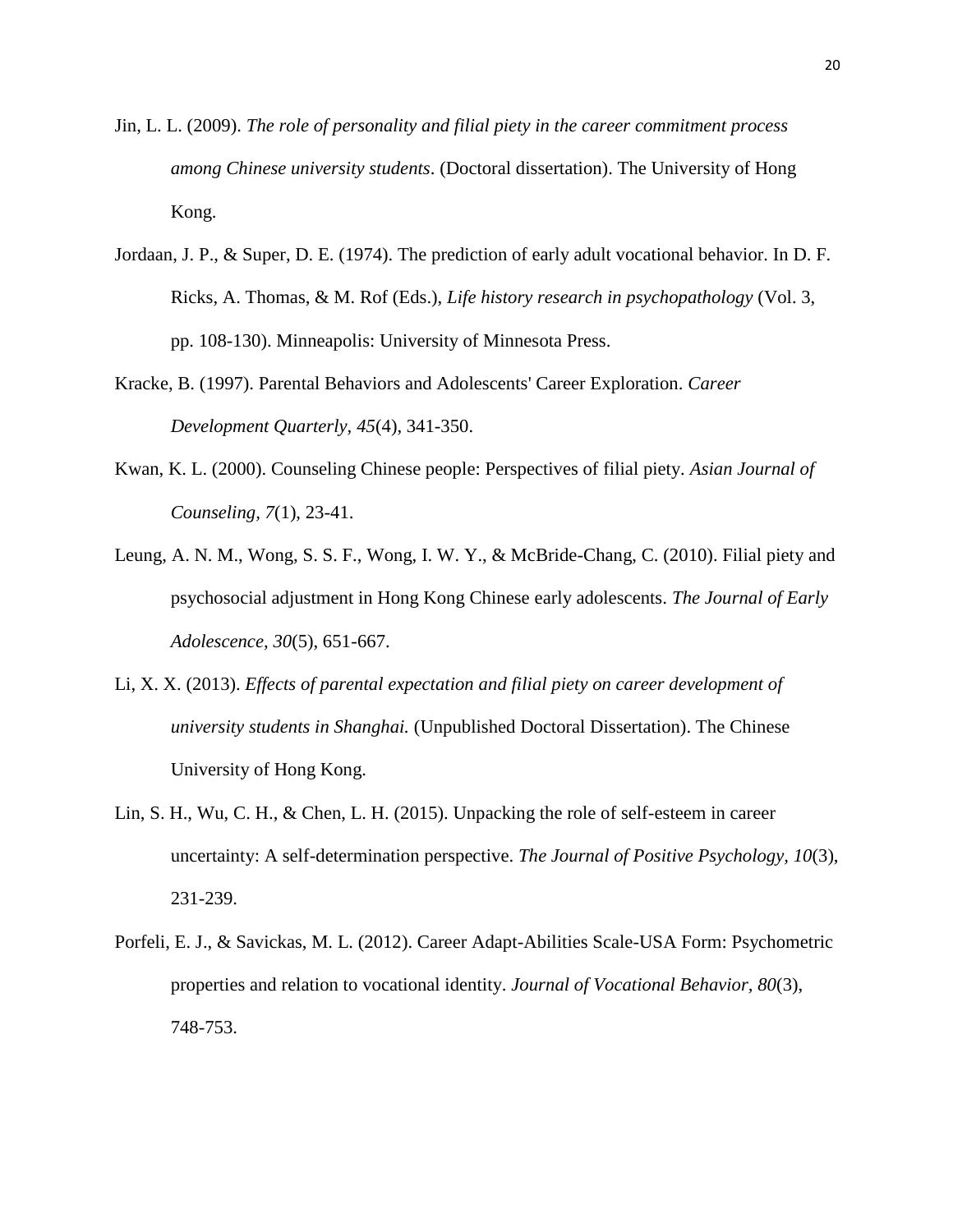- Savickas, M. L. (1991). Improving career time perspective. In D. Brown & L. Brooks (Eds.), *Techniques of career counseling* (pp. 236-249). Needham Heights, MA: Allyn & Bacon.
- Savickas, M. L. (1995). The theory and practice of career construction. In R. W. Lent & S. D. Brown (Eds.), *Career development and counseling: Putting theory and research to work* (pp. 147-183). Hoboken, New Jersey: John Wiley & Sons.
- Savickas, M. L. (1997). Career adaptability: An integrative construct for life-span, life-space theory. *Career Development Quarterly, 45*(3), 247-259.
- Savickas, M. L. (2011). New questions for vocational psychology: Premises, paradigms, and practices. *Journal of Career Assessment, 3*, 251-258.
- Savickas, M. L., Nota, L., Rossier, J., Dauwalder, J. P., Duarte, M. E., Guichard, J., Soresi, S., van Esbroeck, R., & van Vianen, A. E. M. (2009). Life designing: A paradigm for career construction in the 21st century. *Journal of Vocational Behavior, 75*(3), 239-250.
- Savickas, M. L., & Porfeli, E. J. (2012). Career Adapt-Abilities Scale: Construction, reliability, and measurement equivalence across 13 countries. *Journal of Vocational Behavior, 80*(3), 661-673.
- Sue, D. (1997). Counseling strategies fo Chinese Americans. In C. C. Lee (Ed.), *Multicultural issues in counseling: New approaches to diversity* (2nd ed., pp. 173-187). Alexandria, VA: American Counseling Association.
- Tang, M. (2002). A comparison of Asian American, Caucasian American, and Chinese college students: An initial report. *Journal of Multicultural Counseling and Development, 30*, 124-134.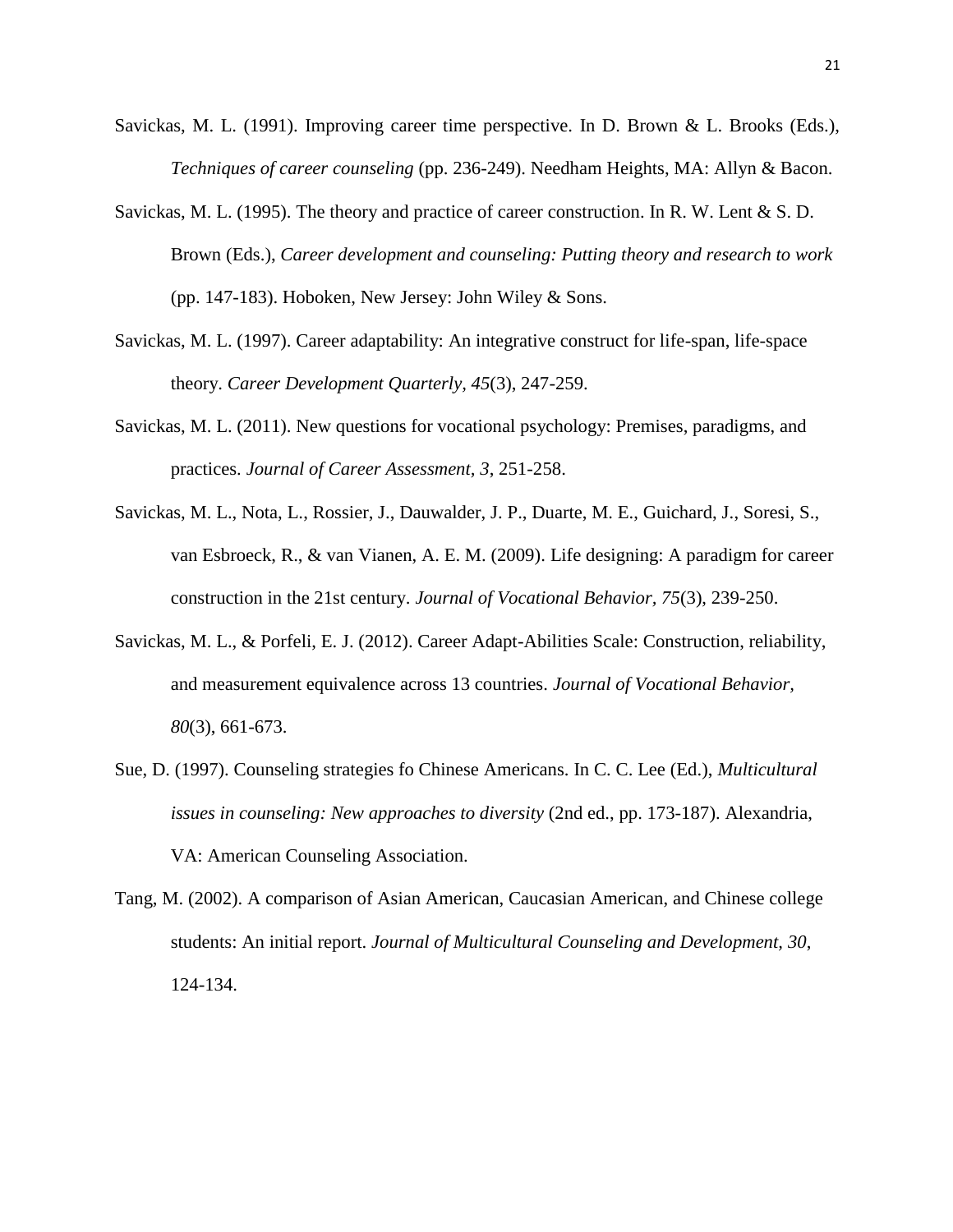- Tien, H. L. S., Lin, S. H., Hsieh, P. J., & Jin, S. R. (2014). The Career Adapt-Abilities Scale in Macau: Psychometric characteristics and construct validity. *Journal of Vocational Behavior, 84*(3), 259-265. doi:10.1016/j.jvb.2014.01.005
- Tsang, S. (1995). *Government and Politics: A Documentary History of Hong Kong*. Hong Kong: Hong Kong University Press.
- Whyte, M. K. (2004). Filial obligations in Chinese families: Paradoxes of modernization. In C. Ikels (Ed.), *Filial piety practice and discourse in contemporary East Asia* (pp. 106-127). Stanford, Calif.: Stanford University Press.
- Wong, O. M. H., & Chau, B. H. P. (2006). The evolving role of filial piety in eldercare in Hong Kong. *Asian Journal of Social Science, 34*(4), 600-617.
- Yang, K. S. (1997). Theories and research in Chinese personality: An indigenous approach. In H. S. R. Kao & D. Sinha (Eds.), *Asian perspectives on psychology* (pp. 83-135). Thousand Oaks, CA: Sage.
- Yeh, K. H. (2003). The beneficial and harmful effects of filial piety: An integrative analysis. In: K. S. Yang, K. K. Hwang, P. B. Pederson & I. Daibo (Eds.), *Asian Social Psychology: Conceptual and Empirical Contributions* (pp. 67–82). Greenwood Publishing Group, Inc., Connecticut.
- Yeh, K. H., & Bedford, O. (2003). A test of the Dual Filial Piety model. *Asian Journal of Social Psychology, 6*, 215-222.
- Yeh, K. H., Yi, C. C., Tsao, W. C., & Wan, P. S. (2013). Filial piety in contemporary Chinese societies: A comparative study of Taiwan, Hong Kong, and China. *International Sociology, 28*(3), 277-296.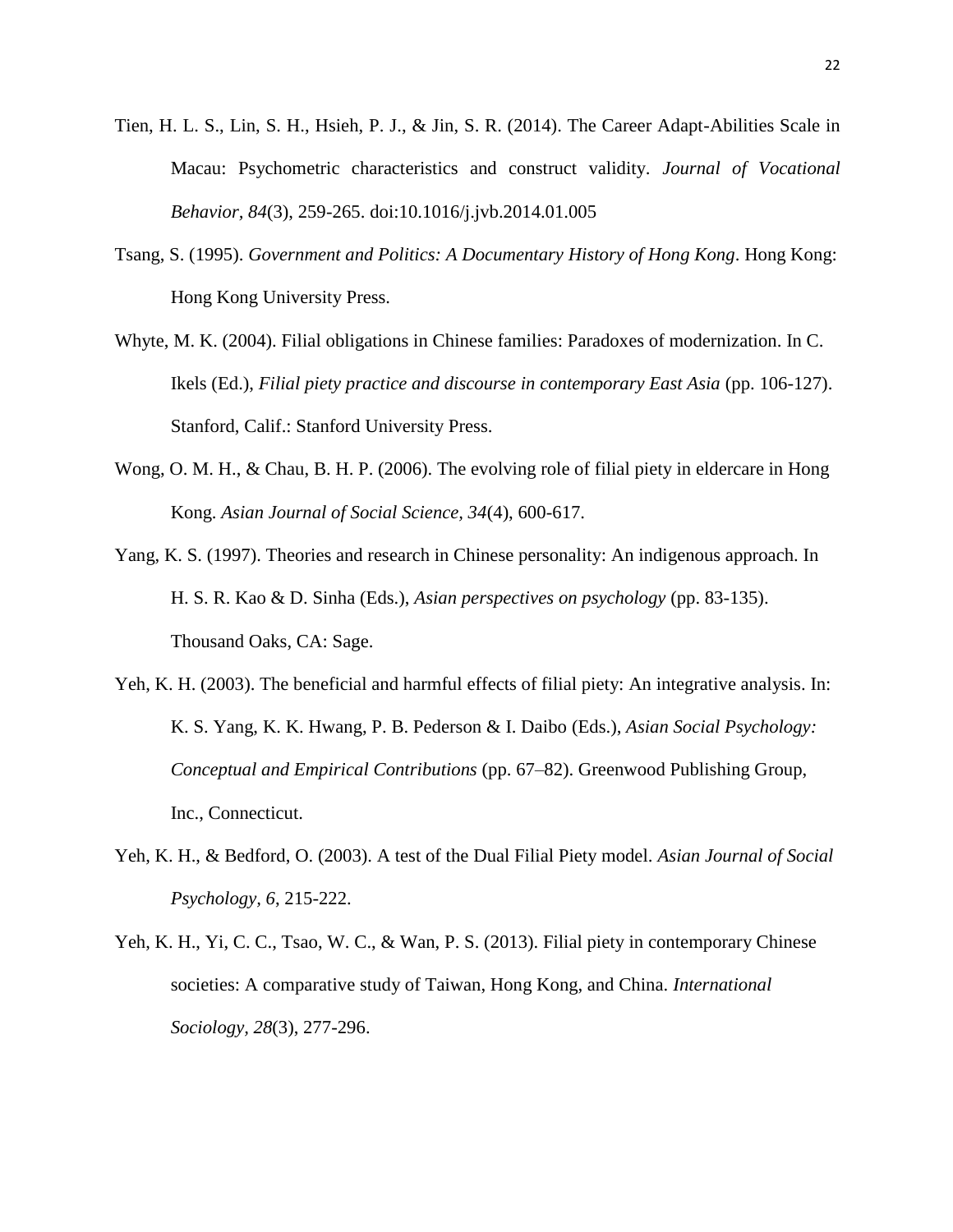- Yi, C. C. (2013). Changing East Asian families: Values and behaviors. *International Sociology, 28*(3), 253-256.
- Yue, X., & Ng, S. H. (1999). Filial obligations and expectations in China: Current views from young and old people in Beijing. *Asian Journal of Social Psychology, 2*(2), 215-226.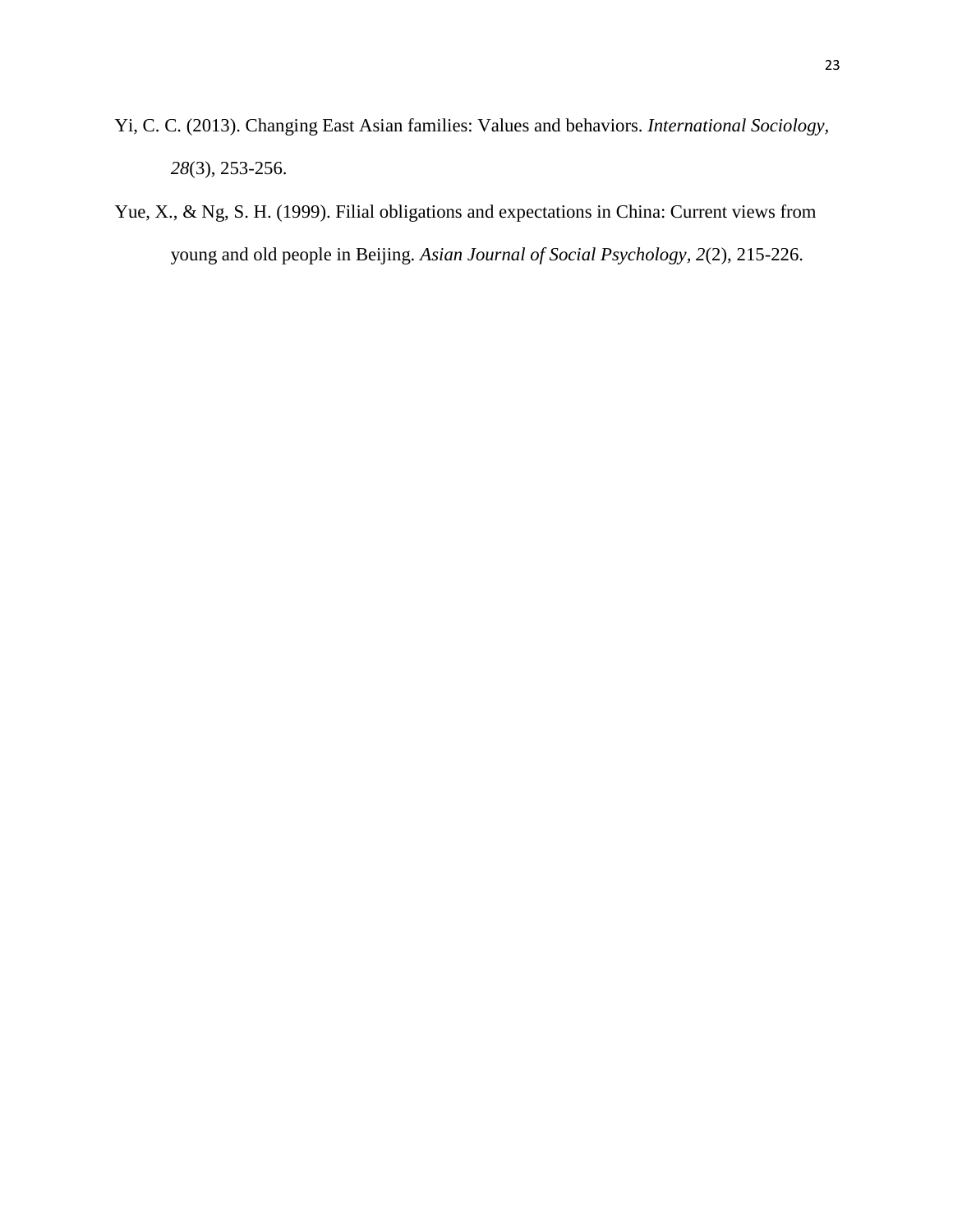# Table 1

*Correlations among Measured Variables in C-FPS and CAAS-C*

| Variables  | Mean | Std.<br>Deviation | α   | C-RFP     | C-AFP             | Concern   | Control           | Curiosity   | Confidence | <b>CA</b> |
|------------|------|-------------------|-----|-----------|-------------------|-----------|-------------------|-------------|------------|-----------|
| C-RFP      | 4.78 | .63               | .84 | $- -$     |                   |           |                   |             |            |           |
| C-AFP      | 3.29 | .87               | .86 | $.204***$ | $\qquad \qquad -$ |           |                   |             |            |           |
| Concern    | 3.28 | .77               | .87 | $.136**$  | 0.056             | --        |                   |             |            |           |
| Control    | 3.56 | .66               | .82 | $.174***$ | $-0.045$          | .544***   | $\qquad \qquad -$ |             |            |           |
| Curiosity  | 3.50 | .66               | .84 | $.175***$ | 0.057             | $.629***$ | .647***           | $-\!$ $\!-$ |            |           |
| Confidence | 3.56 | .67               | .88 | $.206***$ | 0.065             | .598***   | $.704***$         | $.726***$   | $-$        |           |
| <b>CA</b>  | 3.28 | .77               | .94 | $.201***$ | 0.040             | $.826***$ | .839***           | $.873***$   | $.881***$  |           |

*Note.*  $N = 522$ . \*\*\* $p < .001$ , \*\* $p < .01$  and \* $p < .05$ .

C-RFP = Career-related Reciprocal Filial Piety subscale; C-AFP = Career-related Authoritarian Filial Piety subscale; Concern = Career Concern subscale; Control = Career Control subscale; Curiosity = Career Curiosity subscale; Confidence = Career Confidence subscale; CA= Career Adaptability.